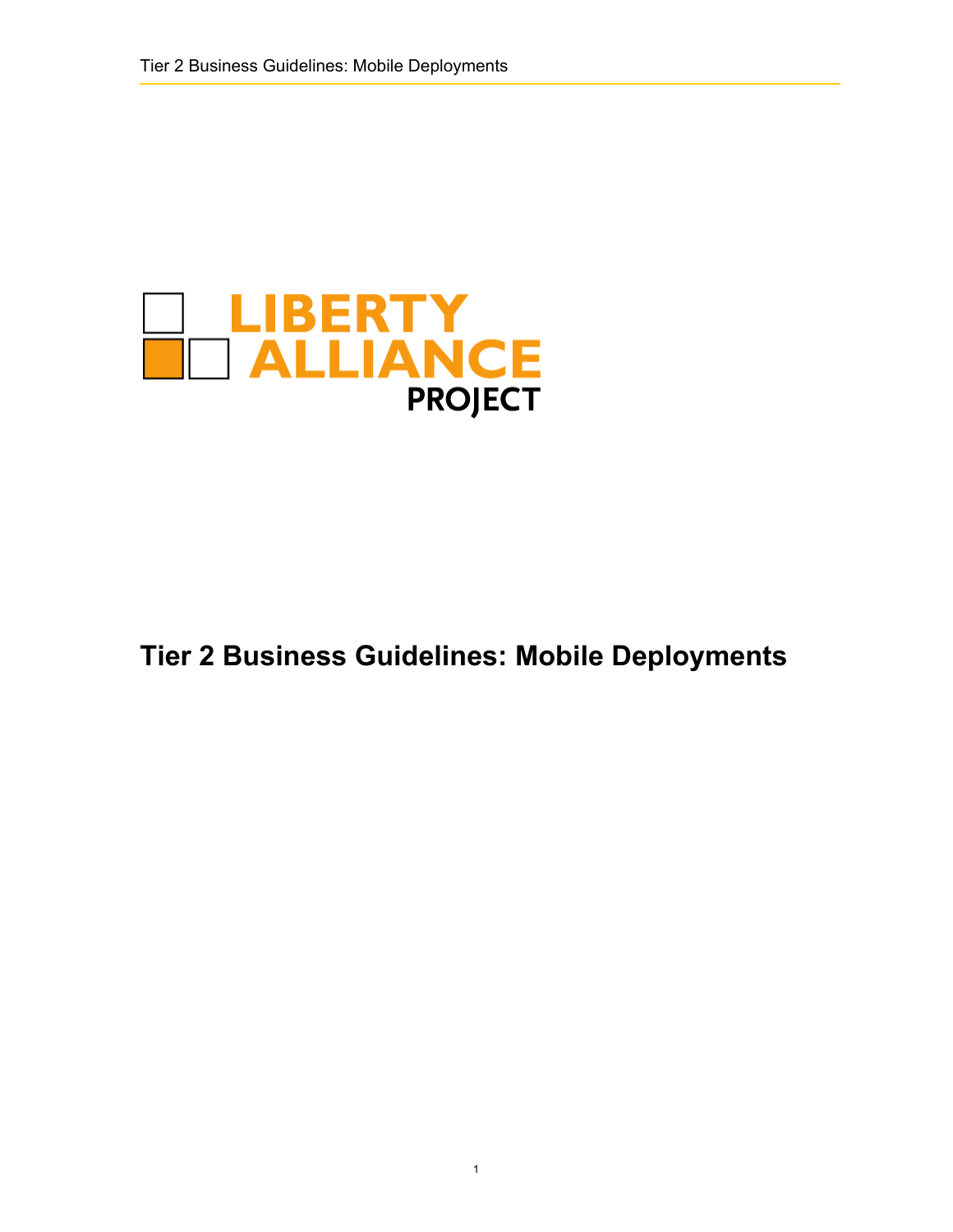|                      | 1 Executive Summary<br><u>1</u> Executive Summary                                  | $\overline{\mathbf{3}}$ |  |
|----------------------|------------------------------------------------------------------------------------|-------------------------|--|
| 1.1                  | Abstract 3                                                                         |                         |  |
| 1.2                  | Summary 3                                                                          |                         |  |
| $\overline{2}$       |                                                                                    |                         |  |
| 2.1                  |                                                                                    |                         |  |
| 2.1.1                | Access Control                                                                     | 6                       |  |
| 2.1.2                |                                                                                    | 6                       |  |
| $2.2^{\circ}$        |                                                                                    |                         |  |
| $2.3^{\circ}$        |                                                                                    |                         |  |
| 2.3.1                |                                                                                    |                         |  |
| 2.3.2                | Service Provider Benefits                                                          | 9                       |  |
| 2.3.3                | $\overline{\phantom{a}}$ 10<br>User Benefits                                       |                         |  |
| 2.3.4                |                                                                                    | 11                      |  |
| 2.4                  | Example Identity Trends in the Mobile Industry _________________________________12 |                         |  |
| $\boldsymbol{\beta}$ |                                                                                    | 13                      |  |
| 3.1                  |                                                                                    |                         |  |
| 3.1.1                | <b>Business Standards</b><br>$\frac{14}{25}$                                       |                         |  |
| 3.1.2                | Minimum Requirements for Service Delivery Control 18                               |                         |  |
| 3.1.3                |                                                                                    |                         |  |
| 3.2                  | <b>Risk Management</b>                                                             | 20                      |  |
| 3.2.1                | Mobile Authentication Context Classes                                              | 20                      |  |
| 3.2.2                |                                                                                    | 21                      |  |
| 3.2.3                | Revocation Procedures                                                              | 21                      |  |
| 3.2.4                | Fraud Protection Measures                                                          | 22                      |  |
| 3.3                  | Liability                                                                          | 23                      |  |
|                      | 3.3.1 Defined Liability                                                            | 23                      |  |
|                      | 3.3.2 Dispute Resolution                                                           | 24                      |  |
|                      | 3.4 Compliance 25                                                                  |                         |  |
|                      | 3.4.1 General Compliance                                                           | 25                      |  |
|                      | 3.4.2 Privacy Issues                                                               | 26                      |  |
| $\boldsymbol{4}$     | <b>Editors, Revision History and References</b>                                    | 30                      |  |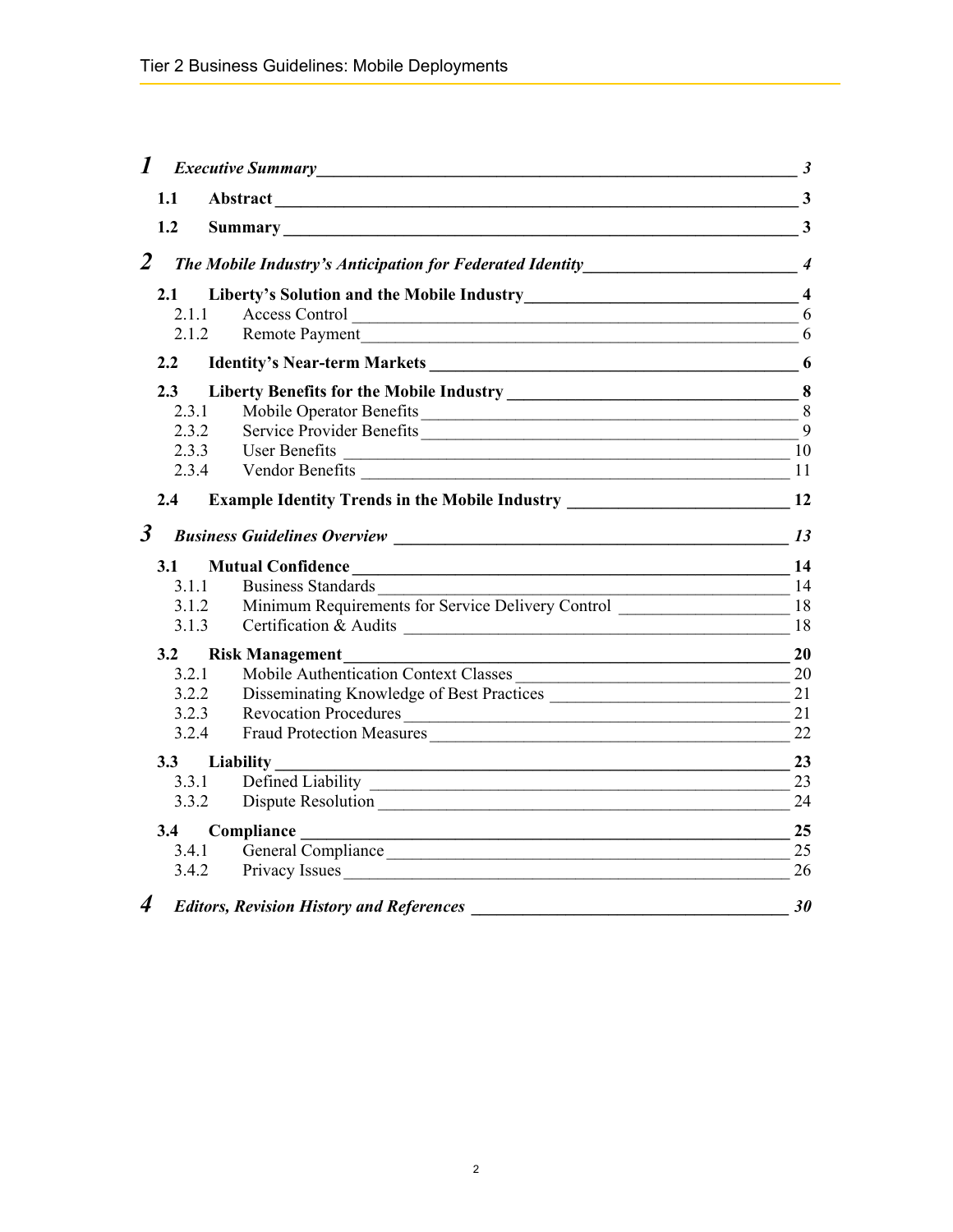# <span id="page-2-0"></span>**1 EXECUTIVE SUMMARY**

#### **1.1 Abstract**

For the reader active in the mobile business market, this document provides generic guidance and information sources – legislation and articles – for examining the broad federated-identity business issues within the mobile-services industry, as generally identified by the Alliance. The Tier 2 Scenario document combines the significant business issues that span the various Liberty implementation scenarios (B2B, B2C mobile, etc.) from mutual confidence, risk, liability and compliance perspectives. (See Business Guidelines document- July 03)

For people wanting to deploy a Liberty-enabled infrastructure, this document will help them understand the business stakes involved in the federation process. It is written using the mobile-industry market input written in Liberty marketing-use cases and requirements that serve as the foundation of the Liberty specification.

#### **1.2 Summary**

- Mobile operators are well-positioned to provide Liberty-defined identity services to service providers and/or SIM services to other identity providers:
	- $\circ$  Liberty Alliance serves as the de facto standard for identity services in the mobile industry and can enable data services between GSM operators, similar to what the GSMA has done with voice service roaming.
	- o Liberty Alliance can benefit access control and data services immediately (remote payment, geolocation…)
	- $\circ$  The improved identity solution at the right cost benefits the entire mobile ecosystem
	- o Identity, and therefore the Liberty Alliance, furnishes the focal point for many mobile-industry efforts
- Key trends that reinforce the Liberty message:
	- $\circ$  European Commission funding of the t2r project for mobile-enabled identity and a sharable SIM
	- o The Mobile Web Services announcement around SIM-based authentication
	- o Various examples from Europe and Central America of downloaded credentials to a mobile device and cooperative business models around a shared SIM
	- o The convergence of Web services that occurs among mobile, enterprise, media and Internet domains require a standard approach of managing identities, bridging the mobile and fixed network.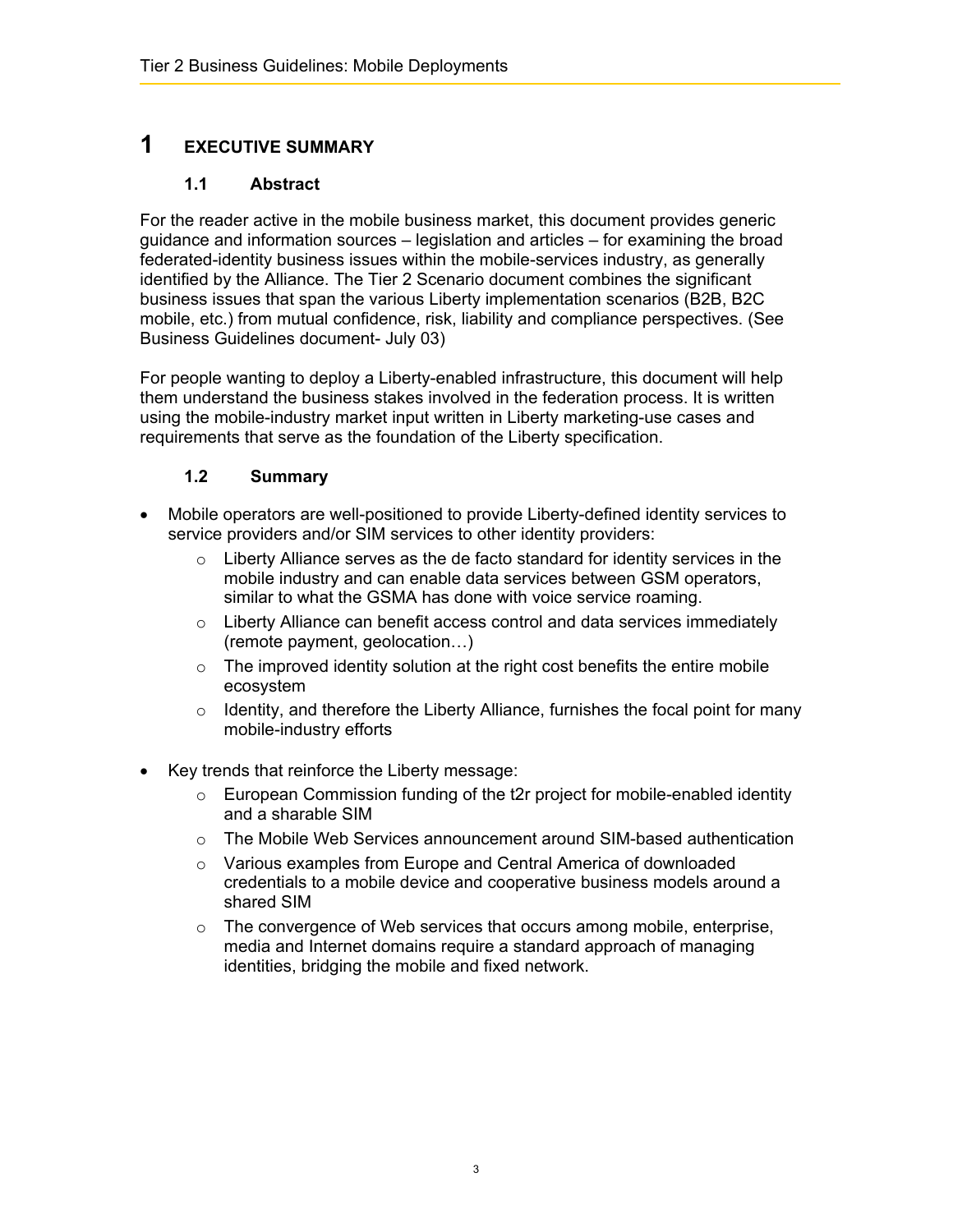## <span id="page-3-0"></span>**2 THE MOBILE INDUSTRY'S ANTICIPATION FOR FEDERATED IDENTITY**

#### **2.1 Liberty's Solution and the Mobile Industry**

The Liberty Alliance, created in 2001, addresses business, technical and policy considerations that impact 'identity' in both the wired and wireless world. The consortium consists of more than 140 members from various industries and regions across the globe and develops open standards for federated identity and identity-based Web services.

The Liberty Alliance pioneered the federated approach of sharing and managing identity information. In its identity framework, various terms have been defined, which are:

- Identity Provider, or IdP, identifies and authenticates a user. The IdP may rely on various identity data stored with other entities called Attribute Providers
- Service Provider, or SP, provides a value-added service to the user. The SP likely will maintain service-specific data on the user but, with the user's permission, is free to rely upon the IdP or attribute providers for additional user data, such as location or payment options
- Circle of Trust, or CoT, is a user-controlled federation, or linking, between Service Providers and an Identity Provider. Once a CoT is established, a user may engage conveniently with any federated service without reestablishing identify (Single-Sign-On) and can control confidently any user data that personalizes the service offering

The Liberty Alliance framework is emerging as a 'de facto standard' for mobile data services. Within Liberty, member companies collectively represent:

- 200+ million mobile subscribers via DoCoMo, Orange, Sprint and Vodafone
- More than half of the mobile devices via Ericsson, HP, NEC and Nokia
- 80% of all SIM's via Axalto, Gemplus and Giesecke & Devrient,
- 55% of the mobile network infrastructure via Ericsson, NEC, Nokia and Sun

The existing mobile infrastructure of network, mobile equipment and subscriber identity module (SIM) is ideal for identity services like user authentication and consent:

- Global Interoperability 850 million GSM users form a virtual 'GSM-land' and data services, such as short messaging, work across mobile technologies.
- User habit The phone serves as a very personal device that users are rarely without
- Trust Operators are trusted brands for consumers *and* service providers
- Security The SIM is a smart card, a common element in advanced identity services
- Event-based Billing Operators can aggregate small value transactions and share revenue on a global scale as is done with roaming agreements.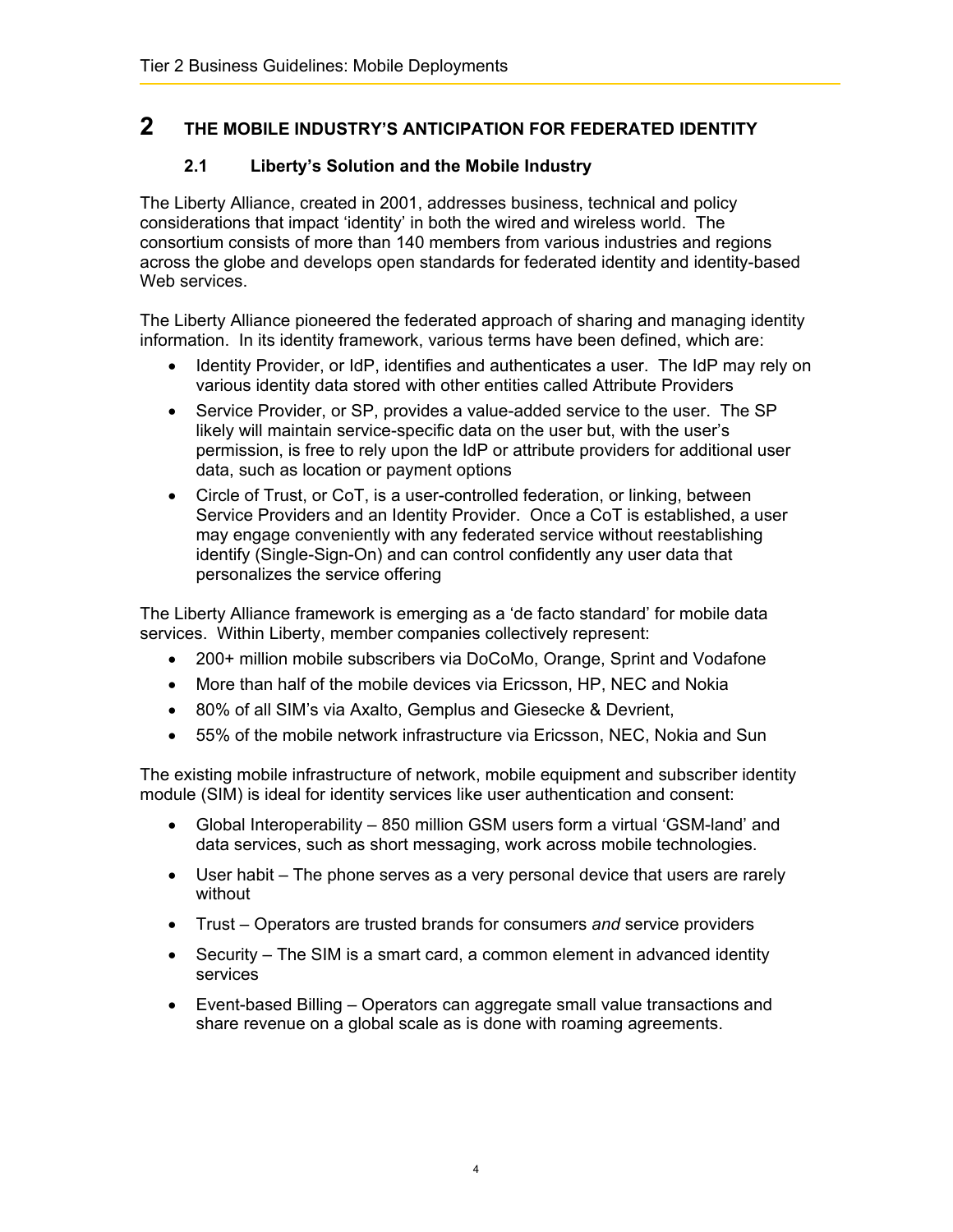With the Liberty Alliance framework, mobile operators are well positioned to offer solutions that potentially could halve the annual cost of strong authentication and user consent and, thereby, reduce risk and online costs:

- 1) **Mobile Operators as Identity Providers** Online service providers can rely on identity services (authentication and consent) performed by mobile operators on an event-based (per authentication) or subscription (per annum) model.
- 2) **Mobile Operators as Infrastructure Service Providers** Identity providers can add their identity credentials to a SIM supplied by a Mobile Operator. A possible model compensates the Operator for the loading and use of additional IDs. To control liability, a trusted third party can load additional IDs confidentially so operators do not 'see' the data being loaded.

|           | <b>New</b><br><b>Authentication</b><br><b>Methods</b> | <b>Device</b><br>Cost(s) <sup>2</sup> | Setup &<br><b>Support</b><br><b>Cost</b> | Messaging<br>Cost <sup>1</sup><br>(60.03/SMS) | Total<br><b>Yearly</b><br><b>Cost</b> |
|-----------|-------------------------------------------------------|---------------------------------------|------------------------------------------|-----------------------------------------------|---------------------------------------|
| Today's   | Password                                              |                                       | 14€                                      |                                               | 14€                                   |
| Standards | Leading Token                                         | 28€                                   | 8€                                       |                                               | 36€                                   |

| Liberty's                                                                                      | <b>Identity Service Provider</b> |  |     | 14€ |
|------------------------------------------------------------------------------------------------|----------------------------------|--|-----|-----|
| Proposals                                                                                      | Shared SIM                       |  | 15€ | 15€ |
| Notes $\frac{11}{2}$ sains lugar = $245$ using doug lug $\frac{1}{2}$ F leging l dou = $227$ F |                                  |  |     |     |

Notes 1) Logins / year = 245 work days / yr  $*$  1.5 logins / day = 367.5 2) Operators pay for the SIM; services have no hardware costs

- 3) **Mobile Operators as Attribute Providers** Any mobile customer needing an enhanced service experience can, for instance, allow the Service Provider to access his/ her information from the Mobile Operator. Liberty Alliance provides flexibility to support a wide range of business models. In this exchange, the operator may release the information based on the user recommendations.
- 4) **Mobile Operators as Service Providers** Using the extended privacy support provided by the Liberty specifications, operators can provide personalized and individualized experiences to their customer. For example, messaging, payment, presence typically are services needing maximum privacy support.

Liberty models support mobile data services and allow for the mobile infrastructure to serve as a complementary 'trust' channel for existing content channels, as shown in the examples below. Note that the user is prompted for a PIN so that a lost or stolen mobile phone does not compromise security.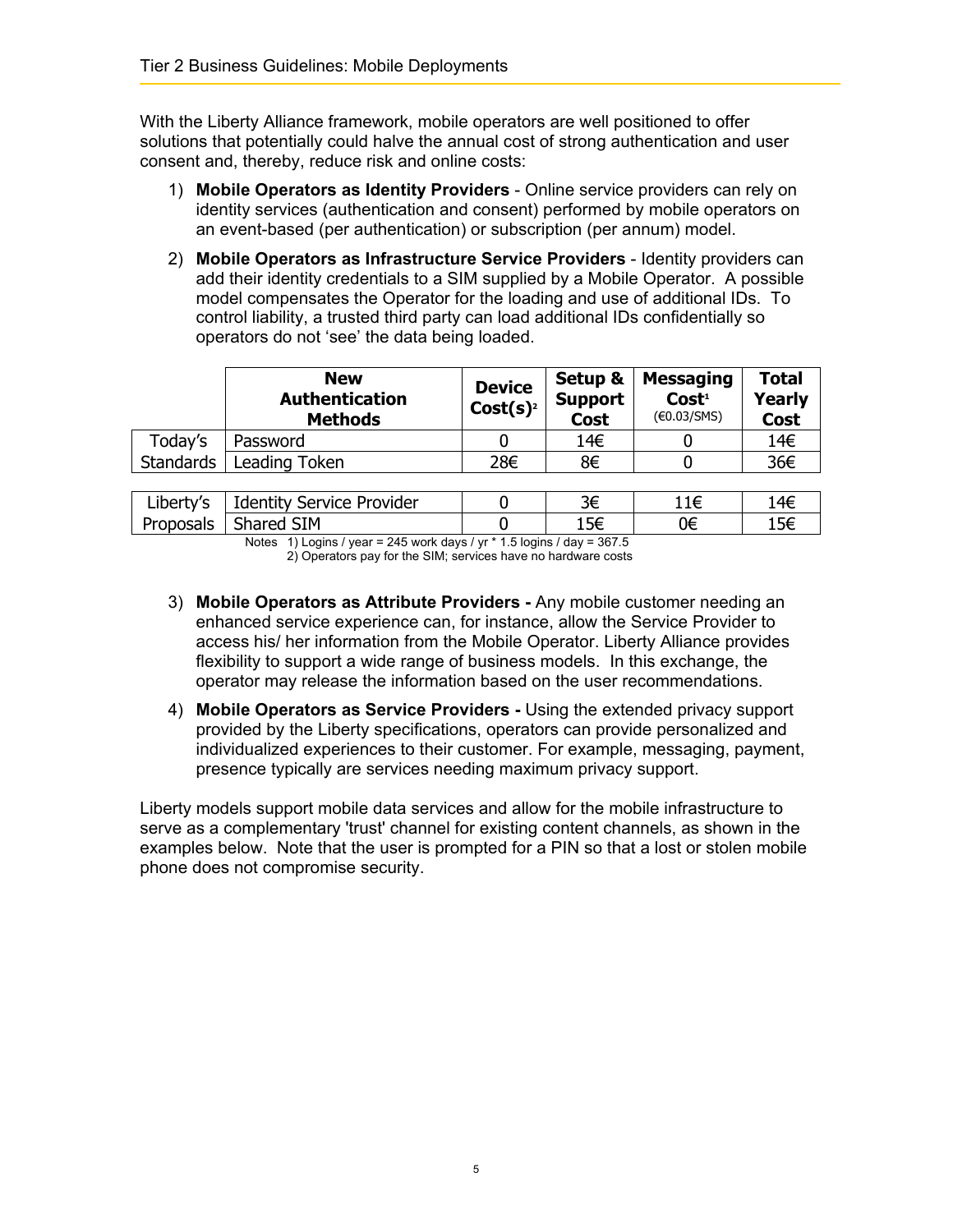#### 2.1.1 Access Control

<span id="page-5-0"></span>Liberty aims to lower the risk and costs associated with password authentication by Web services, such as corporations, banking, brokerages, insurance providers and governments.

When users wish to log-on, for example, they could use their phone and a PIN to generate a one-time password that is entered into the Web site. Credentials from multiple services could be stored on the phone and represented in the phone's menu by Web-site name. A user simply needs to scroll and select the appropriate site.

This very basic, calculated one-time password model is ideal because no connection exists to the PC that might increase support costs, and no communication expenses, latency or lack of coverage exists as they sometimes do within office buildings or secured facilities.

#### 2.1.2 Remote Payment

Remote transactions represent the fastest growing form of payment – and the most expensive. Liberty works to lower the risk and costs associated with remote payment by enabling banks to add the equivalent of their bankcard into the SIM to deliver stronger authentication and user consent.

For example, when an eCommerce user pushes the 'BUY' button when shopping online, a message might be sent to the phone, the user prompted for a PIN and the receipt signed by the bank's payment application, such as EMV, on the SIM. This moves the transaction toward a lower-cost card-present transaction model and could guarantee payment for the merchant.

#### **2.2 Identity's Near-term Markets**

More than 90% of online services use passwords to authenticate a user. However, passwords are cumbersome to remember and easy to fake, causing increased costs from fraud losses, penalties and lost-revenue potential from reduced service offerings.

Passwords are considered insufficient for high-risk markets, including:

- 1) Remote payment such as e-Commerce and Mail-order/Telephone order
- 2) Access control such as corporate VPN's, home banking and commercial extranets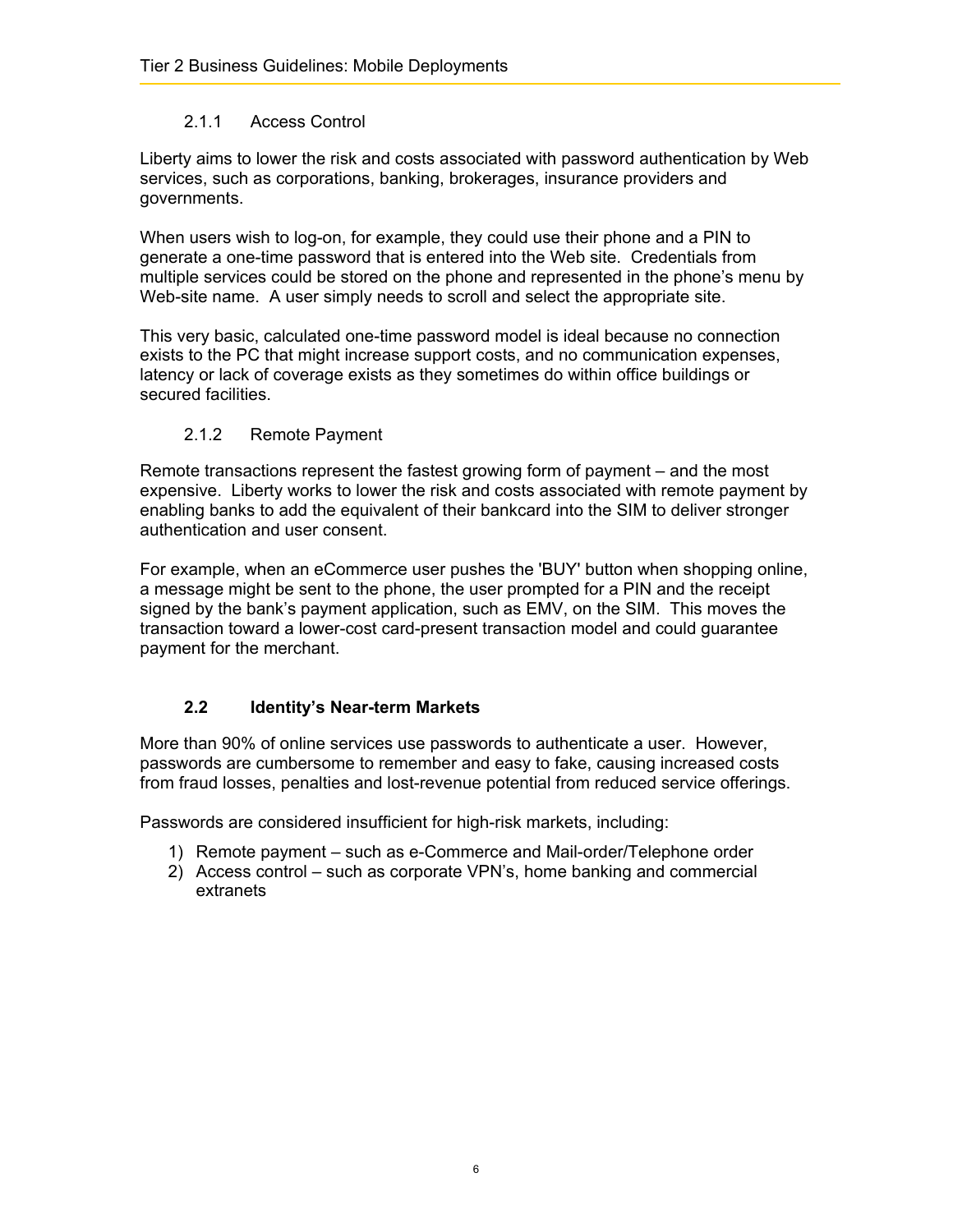For example, merchants pay nearly 1B Euros in remote-payment fraud losses and fees:

- Remote payments account for about 25% of all credit-card payments (MasterCard, 2003)
- 2.1% of online transactions are fraudulent, compared with 0.1% in traditional card purchases (*The Wall Street Journal* using data from Celent Comm., 2002)
- In the United Kingdom, remote payment fraud was \$690M (Apacs, 2003)
- In the U.S., total credit-card fraud was \$1.6B in 2001, \$1.8B in 2002 and estimated to be \$2.4B in 2003 (*The Wall Street Journal* and Celent Communications)
- In the U.S., merchants paid \$500M in charge-back fees (*The Wall Street Journal*, 2002)
- More than 50% of e-Commerce fraud attempts are in North America (U.S. 47.8%, Canada 4.66%); followed by the United Kingdom (5.25%), Nigeria (4.81%) and Israel (4.46%) (Verisign, 2003)

However, using comparative data drawn from Liberty-member experiences, the annual cost of independently issuing and supporting a security token for even simple tasks like access control can approach 30+ Euros.

| <b>Today's Authentication</b><br><b>Methods</b> | <b>Device</b><br>Cost(s) <sup>2</sup> | Setup &<br><b>Support</b><br>Cost | <b>Messaging</b><br>Cost <sup>1</sup><br>(60.05/SMS) | <b>Total</b><br>Yearly<br>Cost |
|-------------------------------------------------|---------------------------------------|-----------------------------------|------------------------------------------------------|--------------------------------|
| Password                                        |                                       | 14€                               |                                                      | 14€                            |
| <b>RSA SecurID</b>                              | 28€                                   | 8€                                |                                                      | 36€                            |
| <b>SMS Password Push</b>                        |                                       | 12€                               | 18€                                                  | 30€                            |
| <b>Smart Card</b>                               | 20€                                   | 15€                               |                                                      | 35€                            |
| Smart 'Key'                                     | 22€                                   | 15€                               |                                                      | 37€                            |

Notes 1) Logins / year = 245 work days / yr  $*$  1.5 logins / day = 367.5 2) Device cost reflects the 'street price' at 5000 unit pricing levels

High costs have limited the number of identity tokens in use; IDC estimates the market for even lower-cost identity tokens, such as RSA's' SecurID, is only 18M units worldwide. Reducing token cost and complexity allow services dissatisfied with passwords to transition more easily to advanced authentication options.

Strong authentication improves user confidence and convenience, but the real beneficiaries are:

- A) Merchants who now pay nearly 90% of the 1B Euros in fraud-related costs
- B) Corporate intranets and extranet providers (e.g. Banks, Governments, Trading Portals, etc.) that assume the risk of offering services online
- C) Issuing banks that will be liable someday for remote-payment fraud when merchants use 3-D Secure. Issuing banks are concerned because they are unable to transfer fraudulent costs onto card users
- D) Mobile operators who can offer strong identity services or offer their infrastructure to other identity providers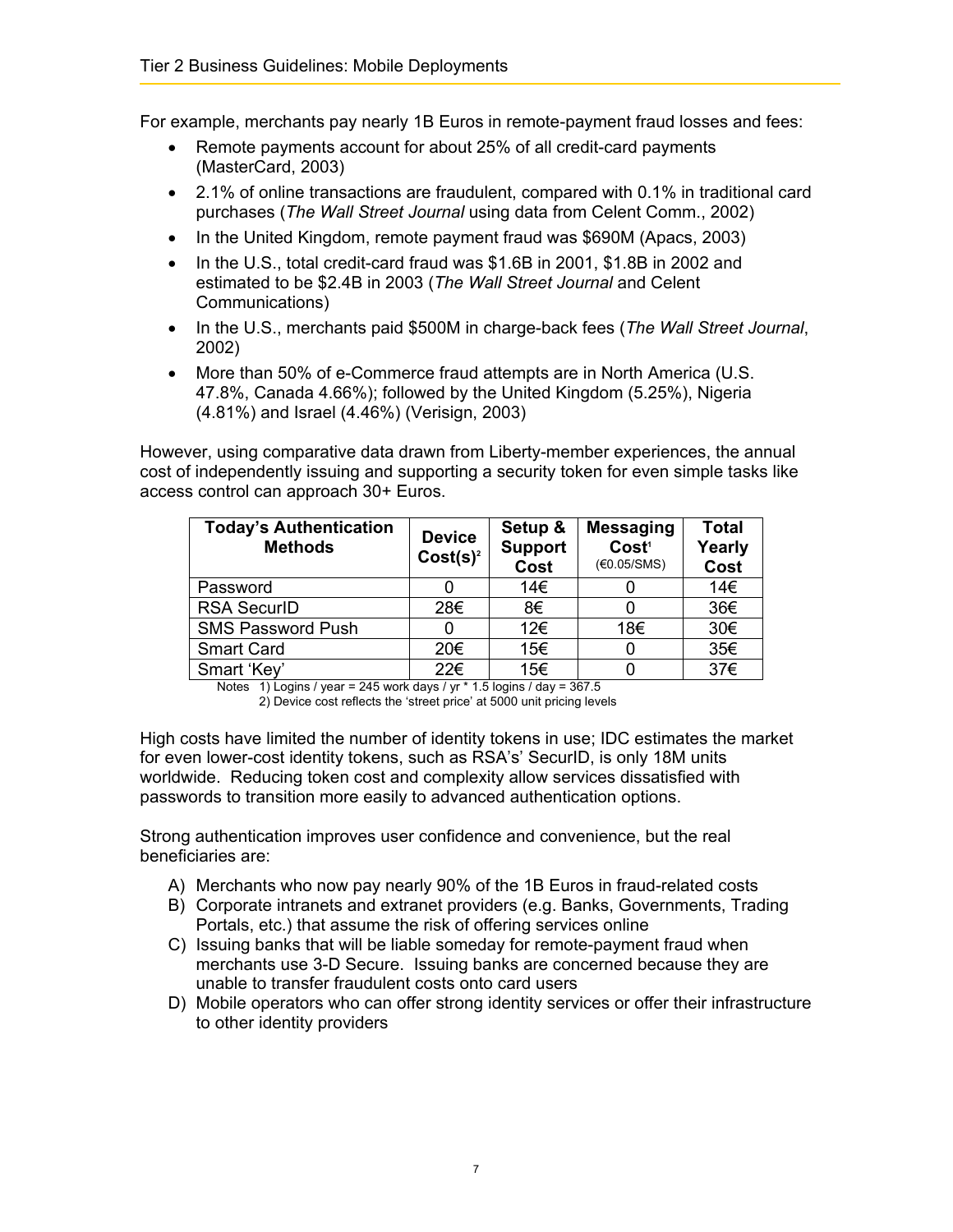#### **2.3 Liberty Benefits for the Mobile Industry**

<span id="page-7-0"></span>The definition of 'federated identity' allows an authenticated user to be recognized and take part in services across different and independent domains. Domains in a mobile context can be mobile operators, application/content providers and related entities.

Users expect mobile data services to be as easy as the "dial and hang up" action of voice services. However, data services typically require more user interaction with the mobile device. For some users, the sleeker, smaller, more sophisticated mobile phones of today make it difficult to type in multiple user names and passwords when accessing each new service. For mobile phone users, time literally is money.

But the challenges transcend mere convenience. Mobile operators need to ensure interoperability to attract service providers across the world. Emerging privacy and number-portability legislation are making interoperability even more complicated and more critical.

#### 2.3.1 Mobile Operator Benefits

Liberty Alliance allows mobile operators to extract value from their infrastructure investment, increase data over their licensed airwaves and expand their brand's reach. In addition, the telecom industry's event-based billing processes, already interoperable on a global scale, represent the target billing model for nearly all computer-related products and services. To summarize:

- New revenue
	- Identity services including user authentication and consent
	- Infrastructure sharing, including SIM, with other ID providers, when operators choose not to be the identity provider because of risk or geographical coverage
	- New data services generate an increase in data traffic
	- Third-party billing enables event-based pricing models for non-operator related services and guaranteed payment for small transactions
- Interoperability
	- A de-facto-identity Liberty framework enables data and services to be exchanged between operators, i.e. "Identity Roaming"
	- Liberty compliance simplifies the service-provider interface, and without many operator proprietary interfaces, accelerates integration and availability
- Positions the mobile network as a preferred channel for trusted services
	- Operators can link disparate identity information (between fixed, Internet and wireless accounts) while using pseudonyms to protect user information
	- Mobile operators can confirm a user's request to exchange private data securely (e.g. presence, geolocation) with services that use the information
	- The mobile network is commercially ready; it is trusted, managed, convenient, reliable and regulated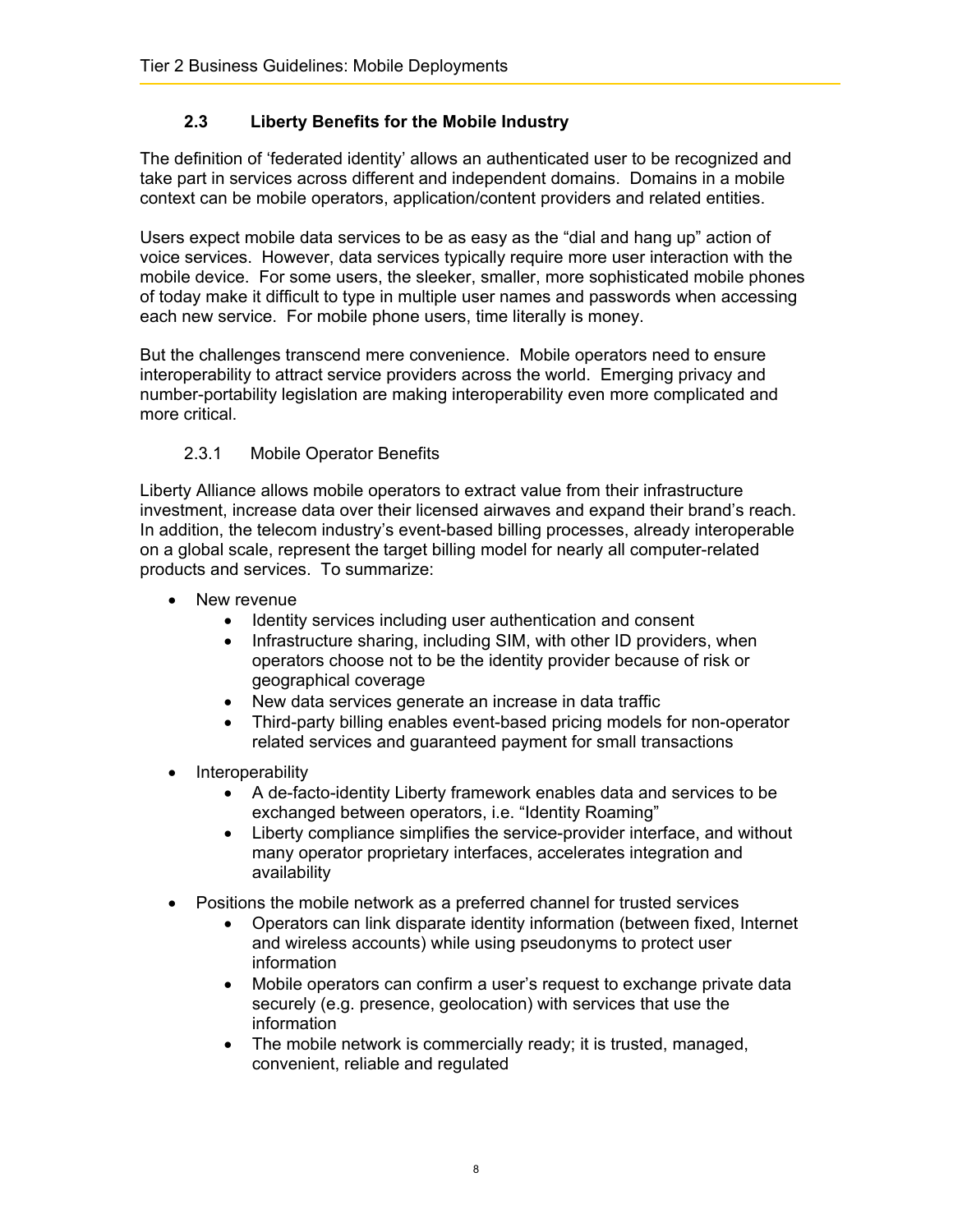- <span id="page-8-0"></span>• User convenience
	- Single Sign-on (SSO) allows users to move seamlessly between federated services without entering numerous user names and passwords
	- Permission-based Attribute sharing enables personalization of the service delivery; providing a better customer experience.
- Regulatory Compliance
	- Liberty's privacy framework and pseudonymous linking allow users to logon anonymously and still have access to their designated services.
	- Interaction with governing agencies promotes an acceptable sharing of services with other services in a country or across national borders
	- 2.3.2 Service Provider Benefits

Service provider benefits generally derive from a lower cost-of-business and a larger available market. The mobile network also enables a new level of customer care. To summarize:

- Larger Available Market
	- A Liberty circle-of-trust for operators lets service providers offer their services to all possible users (regardless of their choice of operator) through a single interface (see the diagram below)
	- Liberty compliance provides the security to improve user confidence and the personalization to maximize services
- Lower Cost-of-Business
	- A standard developer platform for using operator services (i.e., payment, messaging applications, etc.) lowers the integration effort and accelerates time-to-market
	- Two options exist for enhanced identity services:
		- 1. The service provider can rely on an identity provider and 'outsource' the overhead of user authentication; this allows the service to focus on the value it provides users
		- 2. A service provider can continue to authenticate users but leverage the savings from an operator-enabled shared SIM
- New Levels of Customer Care
	- The mobile network puts the user at the center of services; the user is no longer required to 'go to' the network as with points-of-sale or the fixedline Internet; the network… and service… are more accessible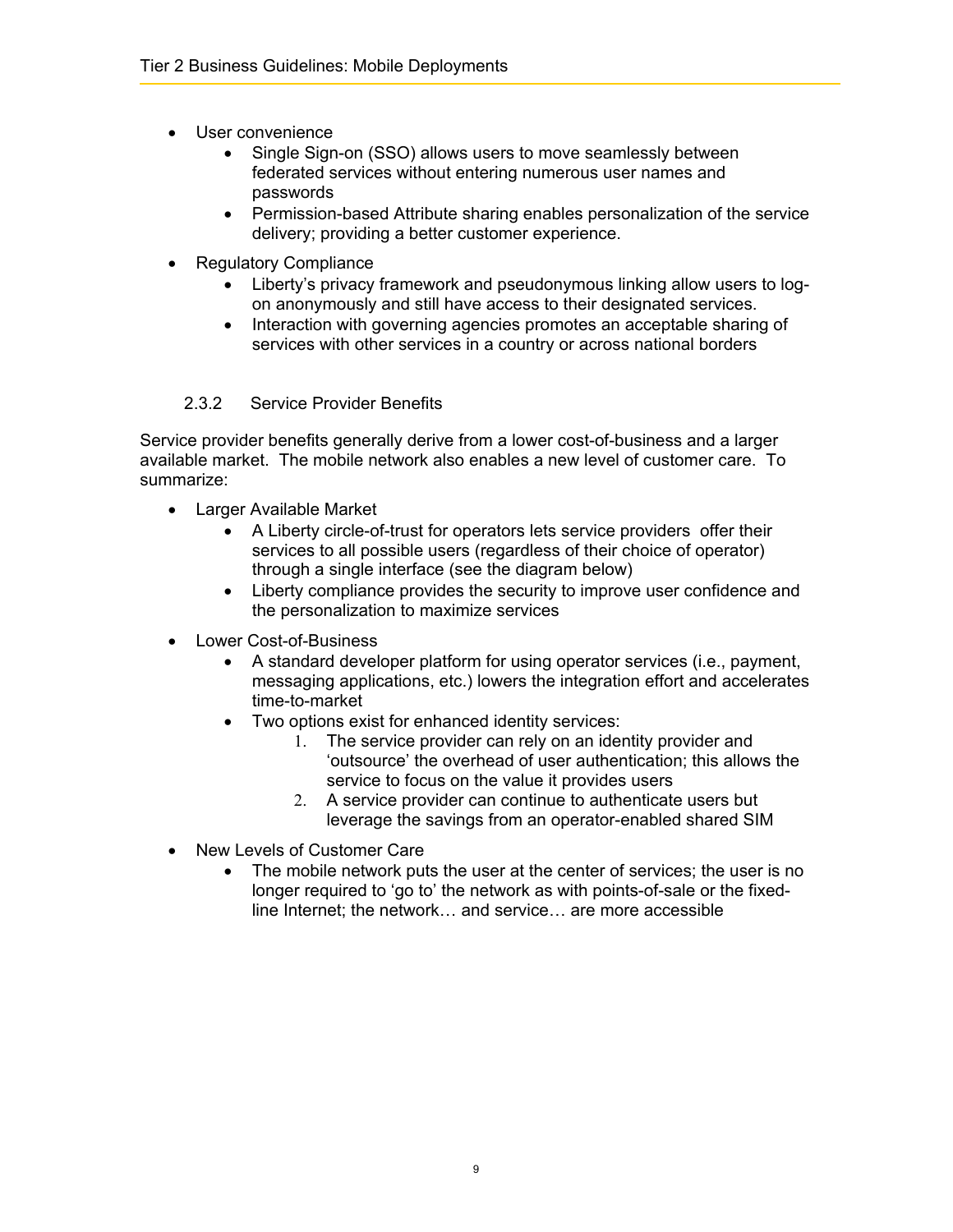#### 2.3.3 User Benefits

<span id="page-9-0"></span>Users benefit directly from more services, which are easy to use at a lower cost. With mobile networks, privacy and consent are requirements for success. To summarize:

- Convenience
	- Single Sign-on (SSO) allows users to move seamlessly between federated services without entering numerous user names and passwords
	- Permission-based Attribute sharing personalizes the user experience and convenience
- More services
	- A Liberty standardized-service interface accelerates time-to-market for services
	- Improved authentication reduces risk and allows additional service options
- Confidence
	- Users can set up their own privacy controls and intrusion levels. A Liberty implementation and pseudonymous linking allow users to log on anonymously and still access their designated services.
	- Users can control which services are linked, or federated, and what data are shared
- Lower cost
	- Less fraud means fewer charges passed on in a lower price
	- Economy of scale… integrated services reduce the average cost per transaction
	- Lower identity-related costs reduce the overhead service providers must charge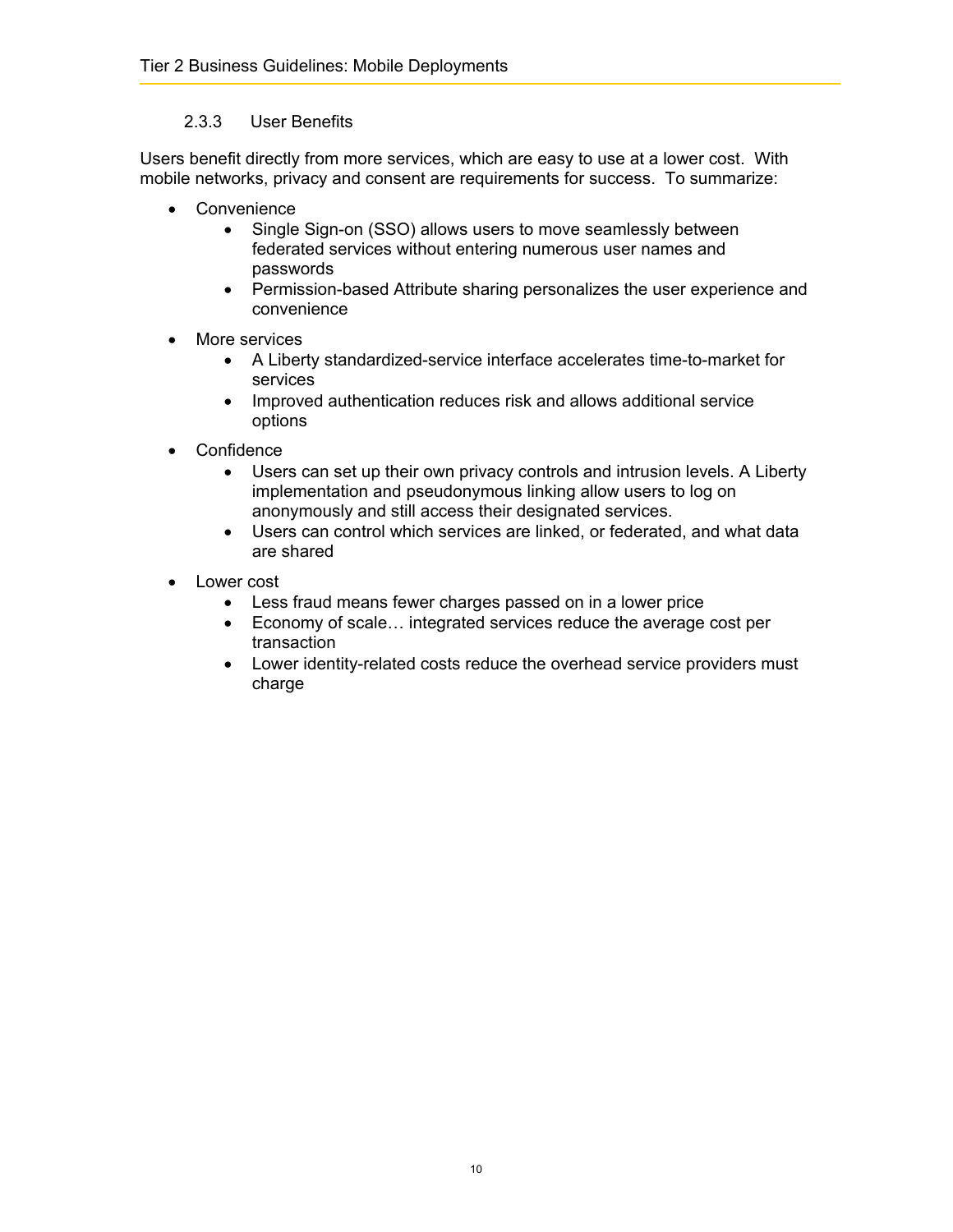#### 2.3.4 Vendor Benefits

<span id="page-10-0"></span>Mobile vendors, including network infrastructure, devices and platform, benefit from an increased demand for standardized, higher-end devices that leads to volume savings in production cost. To summarize:

- High-end devices
	- 'Smart phones' that support voice and data services
	- User demand for identity-enabled services that accelerates device renewal
	- Advanced operating systems that support multi-credential requirements
- Lower cost
	- Economies of scale… standards for devices that span multiple industries and combine support for multiple identity providers
	- Standards-based implementations help reduce production costs and shorten time-to-market
- Larger market
	- Multi-credential management, an extension to existing issuerpersonalization services, that securely updates a SIM remotely in a neutral manner
	- Easier use of terminals increases user experience and brand loyalty
	- Standardized service interfaces accelerate wide-scale adoption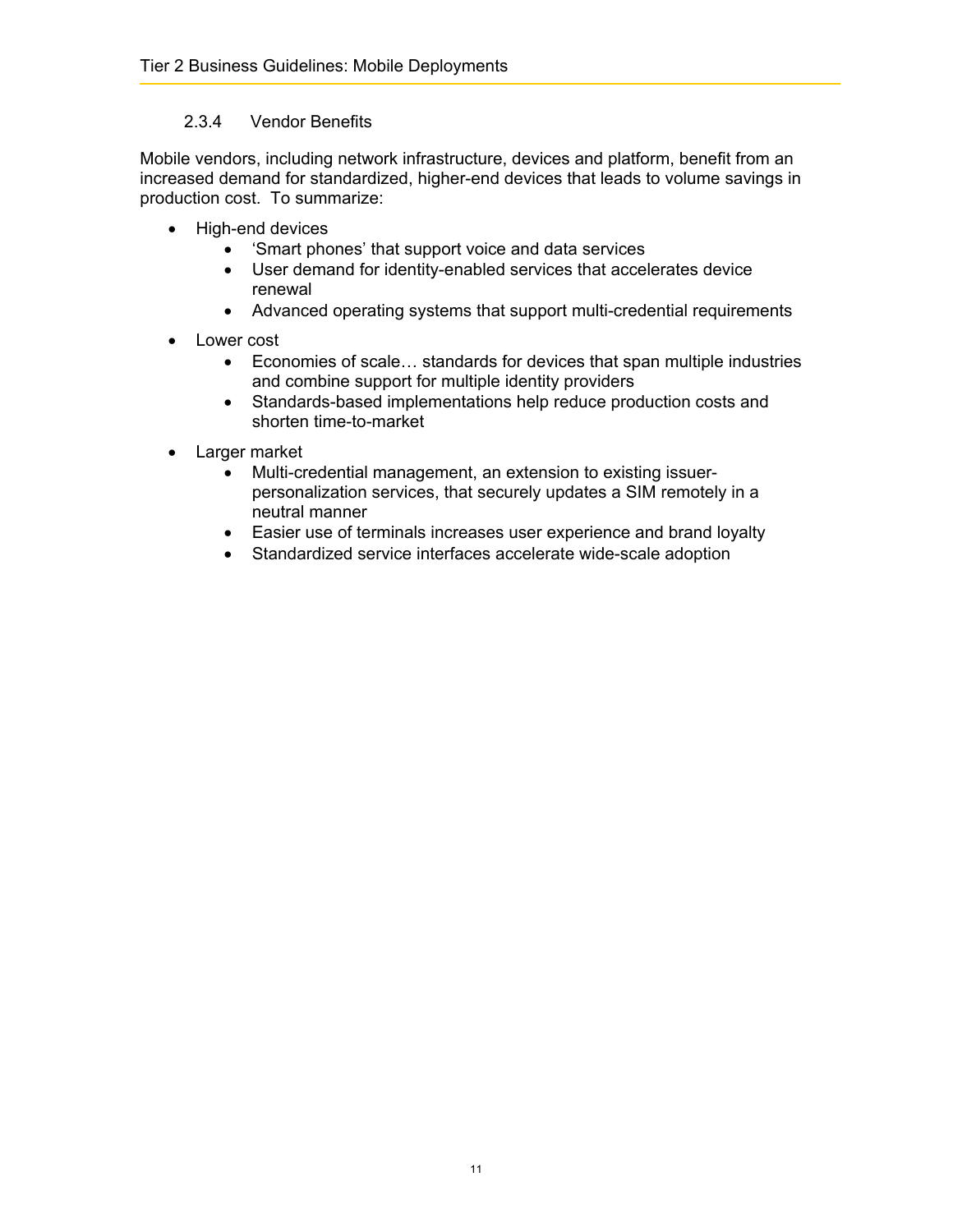#### **2.4 Example Identity Trends in the Mobile Industry**

<span id="page-11-0"></span>For the past three years, efforts to extend the mobile operator's role in identity services, such as authentication and user consent, have intensified and converged in the Liberty Alliance.

Since 1999, the mobile-security industry organization Radicchio had been defining a platform for mobile-assisted identity services. The Trusted Transaction Roaming, or t2r, effort was expanded in a 2003 European Commission project with Gemplus, Orange, Radicchio, SmartTrust, Ubizen and Vodafone.

The t2r work, recently transferred into the Liberty Alliance via Radicchio, enables:

- 1. Multiple credentials from existing identity providers (Banks, Operators, Corporations and Governments) to be loaded into a secure storage, such as the SIM card
- 2. Service providers a single entry point into an interoperable 'mesh' of numerous mobile operators

In addition to the Liberty Alliance, similar identity and SIM-sharing efforts are in the works:

- Mobey's 2003 pilot downloaded a Java-based credential to a Nokia-model phone
- RSA has announced a SecurID downloaded onto a Nokia-model phone
- Mobile Payment Forum discussed methods for mobile-assisted " $3<sup>rd</sup>$  Party Authentication" to enhance 3D-Secure online-payment models
- Mobile Web Services announced a mobile-assisted identity effort
- Operators and banks in Central and South America already share the SIM to simplify pre-pay top-up
- 3GPP looks to standardize user profile in 2004.
- As part of the t2r European Commission project, input and recommendations were sought from several United Kingdom banks, BACS, Simpay and European card associations Visa, Mastercard and American Express

Many of these early efforts lack the cooperative business model being discussed within the Liberty Alliance's Mobile Business Guidelines.

To accelerate wide-scale deployment, operators must be compensated fairly as identity, SIM and attributes providers.

For entities to rely on operator-supplied services and infrastructure, they must be equitable for all. For this reason, efforts such as Global Platform, the banking industry's standard for a multi-issuer card, are being considered.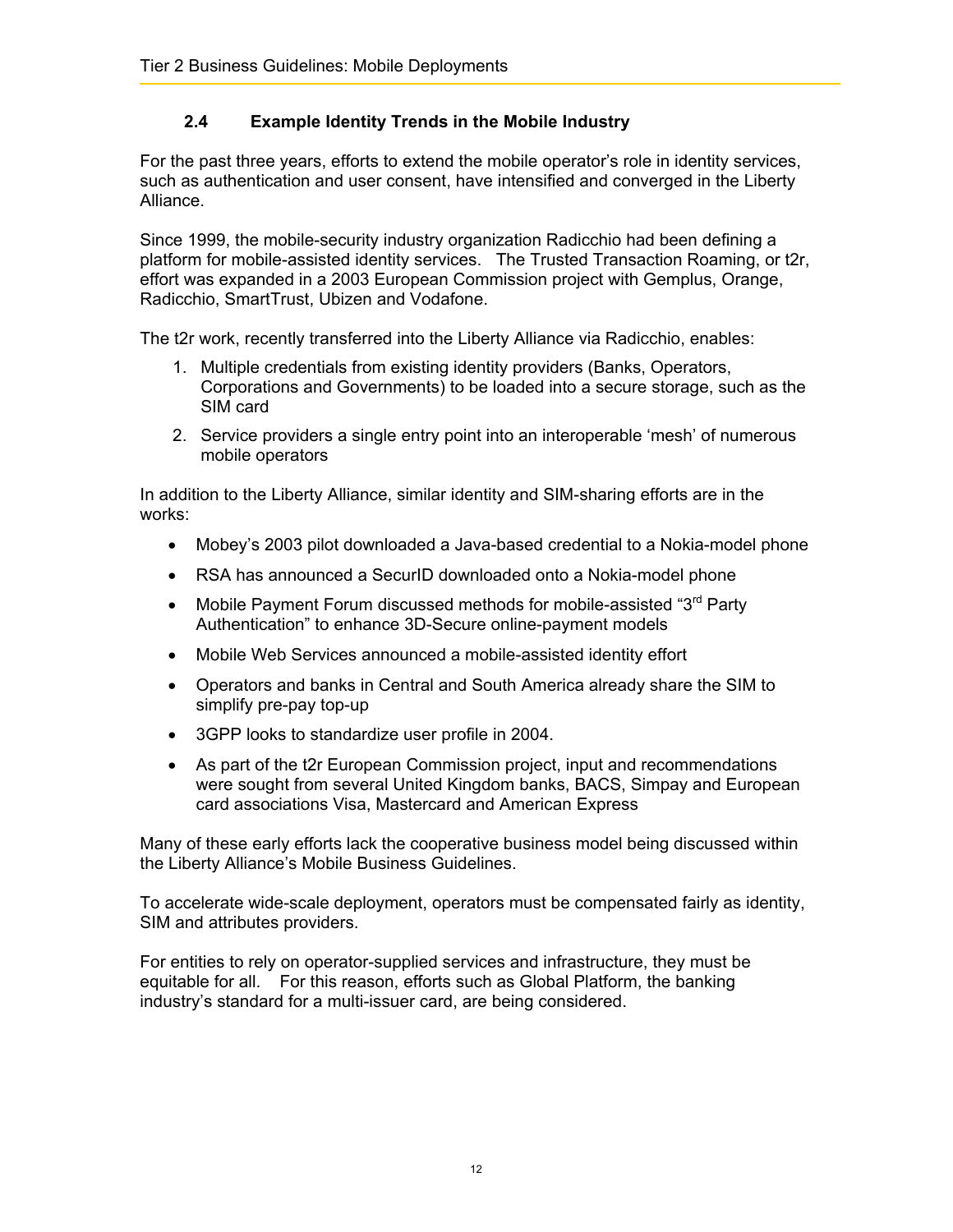# <span id="page-12-0"></span>**3 BUSINESS GUIDELINES OVERVIEW**

The following is a high-level overview of the Business Requirements that must be considered during a large-scale deployment. For more information, refer to the business guidelines document (URL).



**Figure 1: Positioning the Liberty Business Guidlines inthe Federated Identity Business Requirement Framework**

Each of the major modules identified above is discussed in greater detail in the sections that follow.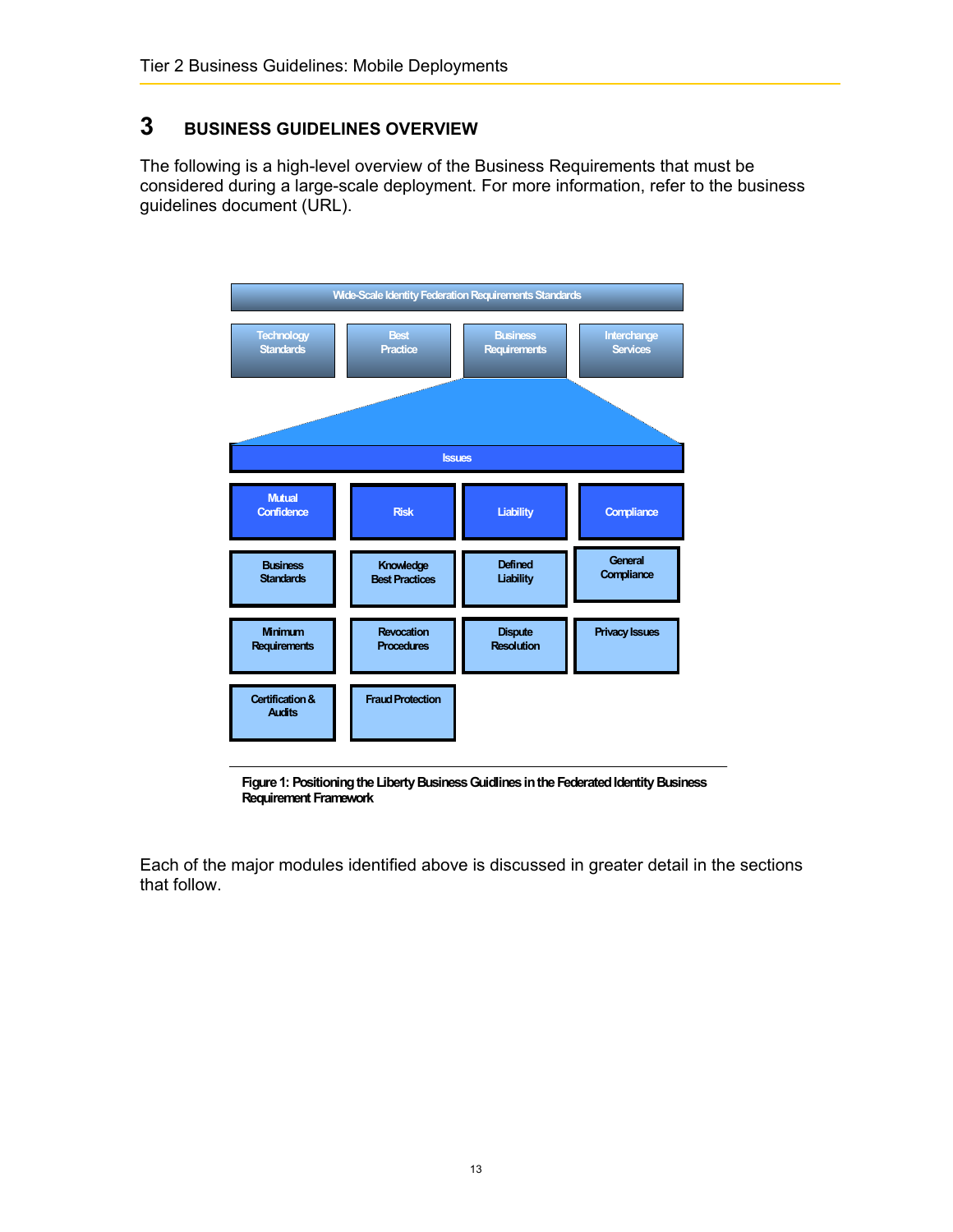#### **3.1 Mutual Confidence**

<span id="page-13-0"></span>Mutual confidence is one of the basics of employing federated identity, i.e., the ability to rely on identity assertions and the integrity of identity-related information exchanged among members of a federation.

The integration of Web-services technology brings unique benefits, as mobile terminals can:

- Refer to one person
- Enjoy greater global adoption than computers
- Serve as a trusted environments to their users
- Support high level of security
- Assist fraud prevention

By using mobile phones, customers could be alerted quickly in case of fraud, and they also could be more responsible for transactions being confirmed or certified with their mobiles.

Of course, introduction of mobile-phone mechanisms also mean new challenges, regarding:

- Handling and user interface, especially referring to complex transactions
- Deployment of architecture and capabilities of the Liberty specifications at mobile network operators
- Mobile terminal loss and theft

Insurance and new prevention systems are being introduced to protect mobile phone users from terminal loss and theft.

Examples for using the mobile infrastructure with Liberty-enabled infrastructure include:

- Taking advantage of the SIM to validate transaction, personalize service portals and capture user consent.
- The ability of users to control the sharing of their personal attributes and identity.
	- 3.1.1 Business Standards

Business Standards comprise the set of rules, conventions and guidelines that participating members of a circle of trust need to follow. The business standards most critical in creating a circle of trust related to identity transactions include:

- $\checkmark$  Legal structure of circle of trust, relationships among participants. In many cases, this likely will build up on current Web-services' business standards and servicecontractor contracts
- $\checkmark$  Technical standards and associated levels of performance
- $\checkmark$  Security and Privacy standards, which usually will refer to the required security and privacy standard
- $\checkmark$  Accreditation standards and guidelines that refer to regional banking laws. In most European countries, mobile operators are not allowed to cash more than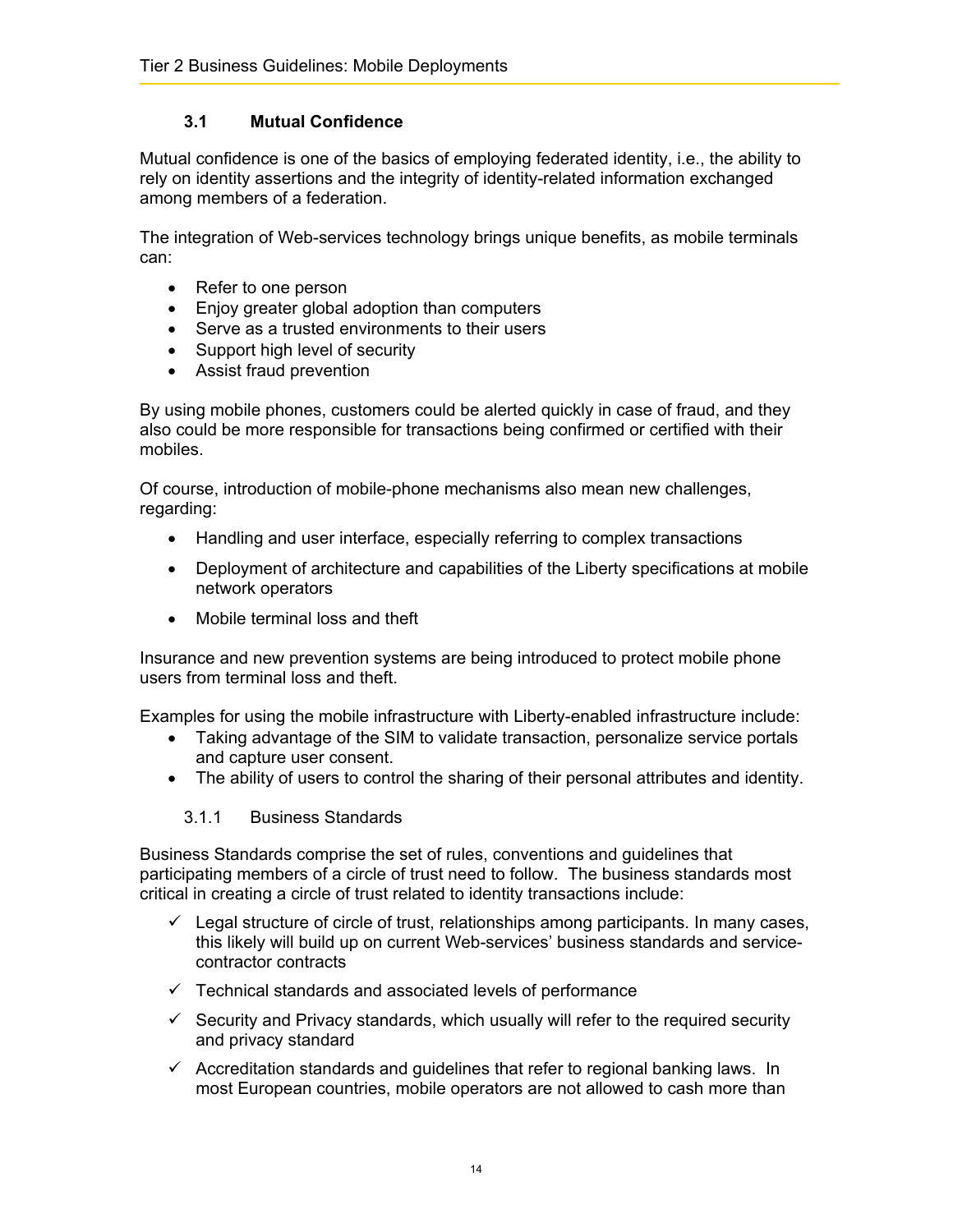10€ at a time for a third party. Guidelines could define the payment provider according to different amounts of money

- $\checkmark$  Trade standards for vertical and cross-vertical transactions, such as automatic delivery in case of undermining certain stock levels and billing
- $\checkmark$  Adoption and alignment with legal standards (such as HIPAA and privacy law)

Federation governance provides the frameworks for the definition, development, execution and enforcement of these standards. The governance framework numbers among the measures used by the circle of trust members to demonstrate how to manage the risk of federating identity, and how to achieve regulatory compliance. It drives the legal structure of the circle of trust and the relationships among its participants. Regulatory considerations encompass how membership in the trust circle is determined and managed, member service pricing, and avoidance of anti-trust exposure. For example, liability and charges could depend on the security level a service provider requests from the identity provider and the Principal.

Business standards related to information privacy and customer information management also are material for both practical business and regulatory reasons.

Monitoring and enforcement of minimum acceptable standards for all members of a federation (or a circle of trust) ensures that no weak link creates exposures for the participants. Additionally, liabilities may be incurred by lapses in adherence to the standards.

The fundamental structure of the circle of trust as outlined in the Liberty specifications must be decided. Mobile network operators are expected to act as identity providers for their subscribers. Liberty supports both a single, industry-wide circle of trust with a neutral party providing common functions and multiple circles of trust where users are able to use their identity-dependent services when roaming between circles of trust. The choice between one or many circles of trust depends on regional regulations such as privacy and commercial factors such as service localization.



The broadest level of interoperability is made easy with a single circle of trust among all participants. However, some operators are likely to favor coexisting with other more limited Liberty deployments. The current specifications do allow for sharing of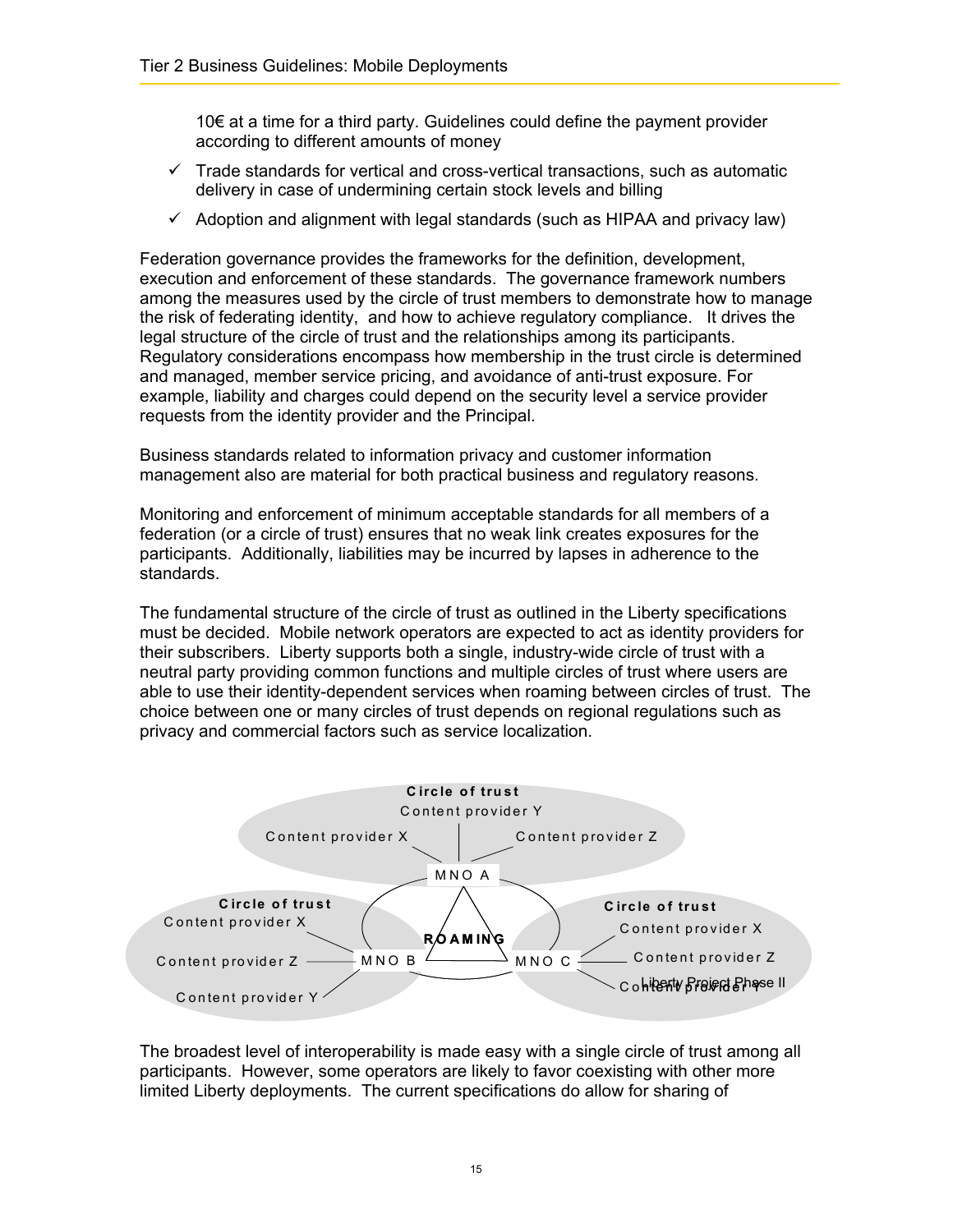authenticated identity; but don't yet provide a robust solution to share the identity attributes when roaming across circles of trust. However, that functionality is planned for Phase III, enabling full interoperability across circles of trust.



For the purposes of simplification, we assume a single CoT exists within the Mobile environment.

The following Liberty entities in a circle of trust must be mapped and mutual dependencies and obligations incorporated in the contracts forming the legal structure of the federation:

- Identity Provider (IDP)
- Attribute Provider (AP)
- Service Provider (SP)
- Discovery Service (DS)
- Principal (End-user, consumer)

The Discovery service will be deeply linked naturally with the Identity Provider, as the principals enable the IP to disclose certain attributes. With the Discovery Service, an identity provider can present service providers with the information they can obtain about the principal. The principals can store the required attributes for the services they use at different Web/WAP Service Providers and with their mobile operators, as well as link them. The attribute provider can be any service provider (including mobile network operators) that might provide an attribute within a principal's identity, but not the identity as a whole. Therefore, different attribute providers could provide attributes contained in the Discovery Service.

To clarify these connections, this graphic visualizes them and describes the non-Liberty functions of the Players in fat letters on top of the icons, while different Liberty-defined roles that a player can hold are represented by different shades. The main role of a player is indicated on top of the functions, arranged according to expected priority in Liberty functions.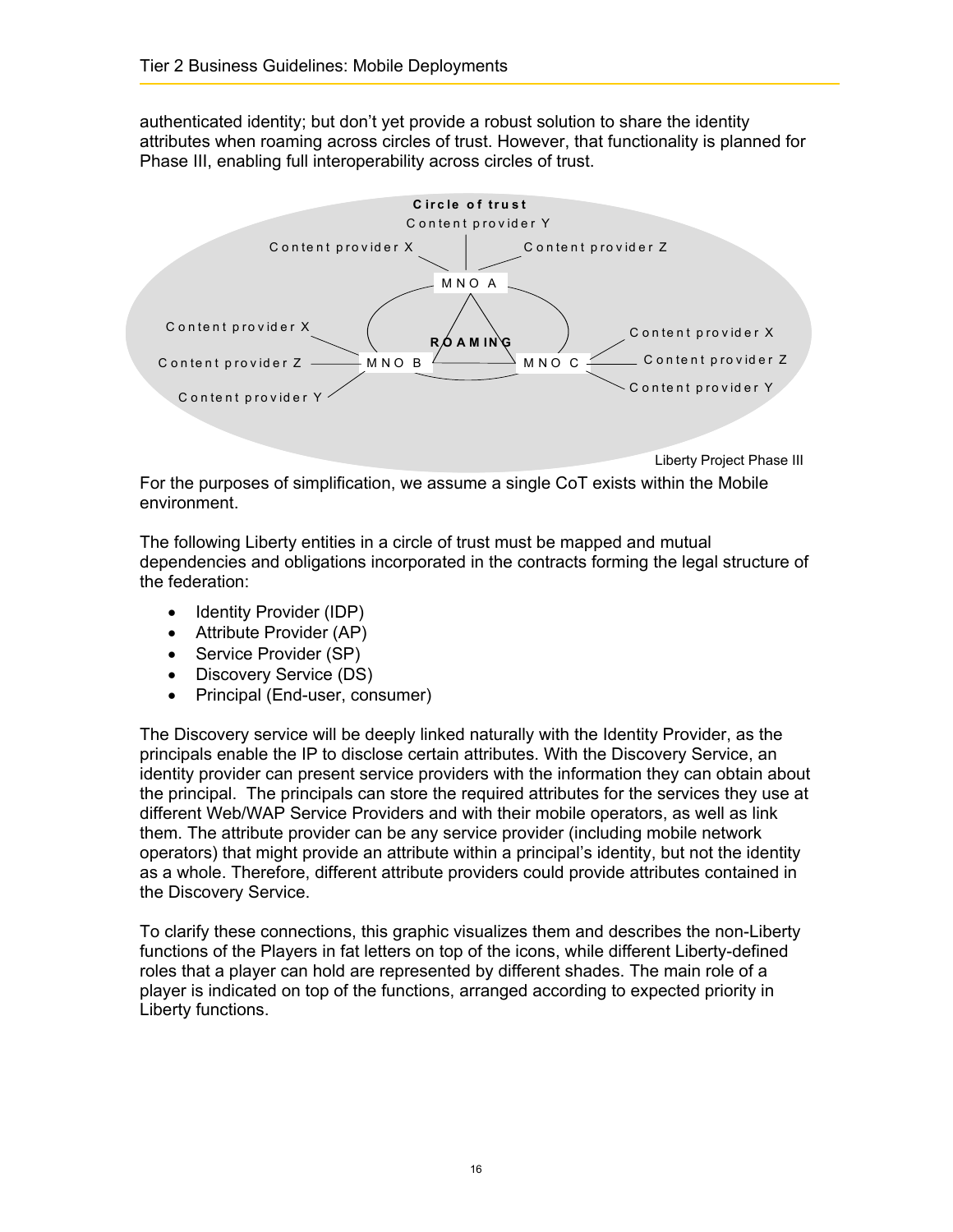

Given the multiplicity of mobile devices with varying functional components, air interfaces, and terrestrial network capabilities, business standards are needed to ensure consistent identity provider services (e.g., authentication) through abstractions of devices, access methods, and authentication means. Ideally, this abstraction model would be extensible for future technologies and broad enough to encompass the range of existing technologies in use (e.g., WiFi, peer-to-peer, as well as GSM/GPRS/3G, and CDMA 1x/2000).

Privacy, of increased concern in the mobile environment, should allow for affirmative end-user action (consent) before using a service offering. It also should provide for disclosure of privacy policy, enable consumers to elect which types of information can be disclosed to which kinds of entities with which kind of consent.

One key element to be defined embraces the list of allowed authentication contexts and their meanings; i.e., how the subscriber was authenticated (pin/password, SIM card, cert, etc.). Service providers will apply their acceptance policy to the authentication context in an identity assertion to determine its adequacy for the service being requested. To avoid Liberty services requiring additional sign-on whenever services from different providers are requested, a limited number of authentication levels should be agreed to within a circle of trust. (See 4.3)

Existing roaming agreements must be assessed for potential impact, or utility, in establishing the legal framework for an identity federation as well as existing contracts between service provider and customers (e.g., legal frameworks and common contracts for online banking).

These business standards are essential to defining the authentication standards associated with vertical and cross-vertical transactions.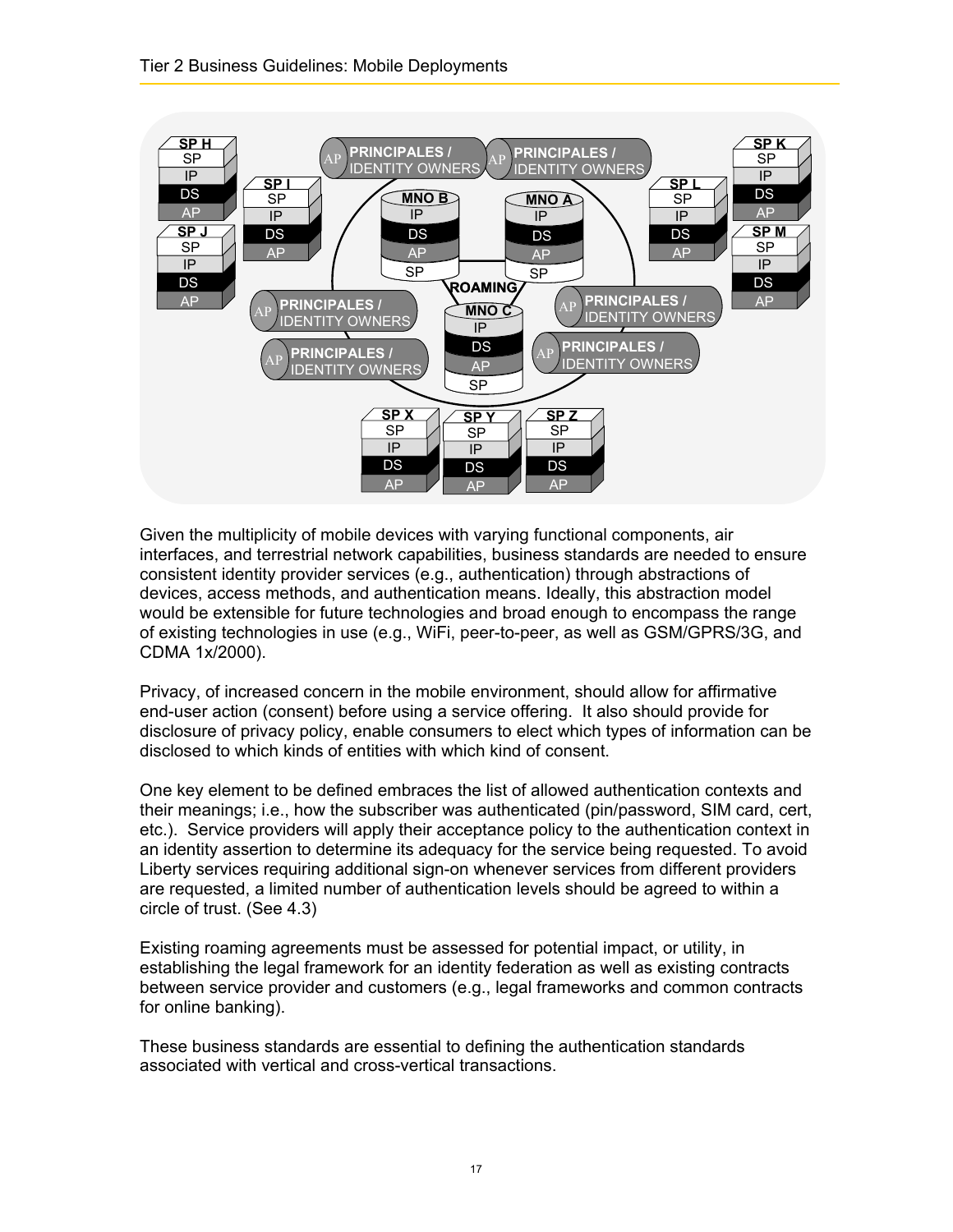#### 3.1.2 Minimum Requirements for Service Delivery Control

<span id="page-17-0"></span>These are the quality-control measures for service delivery that must be articulated clearly and enforced to lessen operational performance risks:

- $\checkmark$  Internal controls
- $\checkmark$  Service level achievement against controls and technical standards
- $\checkmark$  Employees' integrity/certification requirements
- $\checkmark$  Audit

Each member of a circle of trust must assert they can and will adhere to a minimum level of standards and requirements. In addition, each member must have the ability to confirm and validate that these standards are being followed (see Certification & Audits).

Further, recourse must be defined for instances when minimal requirements are missed or when a participant is disqualified. Disqualification criteria should be defined to reflect the effects on the circle of trust when a service provider's reputation is damaged (e.g., public scandal, referring to abuse of customer data) or when complaints of poor/nondelivery of service accumulate.

The federation likely will need to provide for continual improvement in the level of minimum requirements to ensure the quality of services delivered over time.

The mobile environment poses a number of unique challenges that must be addressed in the form of minimum requirements. These factors include:

- Poor, erratic, or dropped RF signal coverage. Impacts to user sessions and interactions, restoration of logically consistent states upon signal recovery
- Recovery from a device's loss of power or power-down by user
- Simplified human interface that includes checks against accidental input errors
- Requirements that apply to federation members (e.g. content/application providers) that are not mobile operators
- Micro payments for Web services might raise principals' expectations of quality of service and require contact persons to deal with occurring problems

#### 3.1.3 Certification & Audits

Certification represents the act of confirming that certain facts are true, and that the levels of performance and conformance are maintained. Factors include:

- Authentication Contexts how the different authentication contexts are certified for consistency across the federation. Service providers rely upon the veracity of the authentication context when applying their own local acceptance policy to an authentication assertion. Three levels of authentication could be used:
	- Low authentication level: single sign on at Web sites and e-mail providers
	- Medium authentication level: sign on at Web site, receive SMS with WAP link that requests SIM confirmation through the user's mobile phone
	- High authentication level: Recheck SIM authentication when entering highly confidential data and/or usage of TANs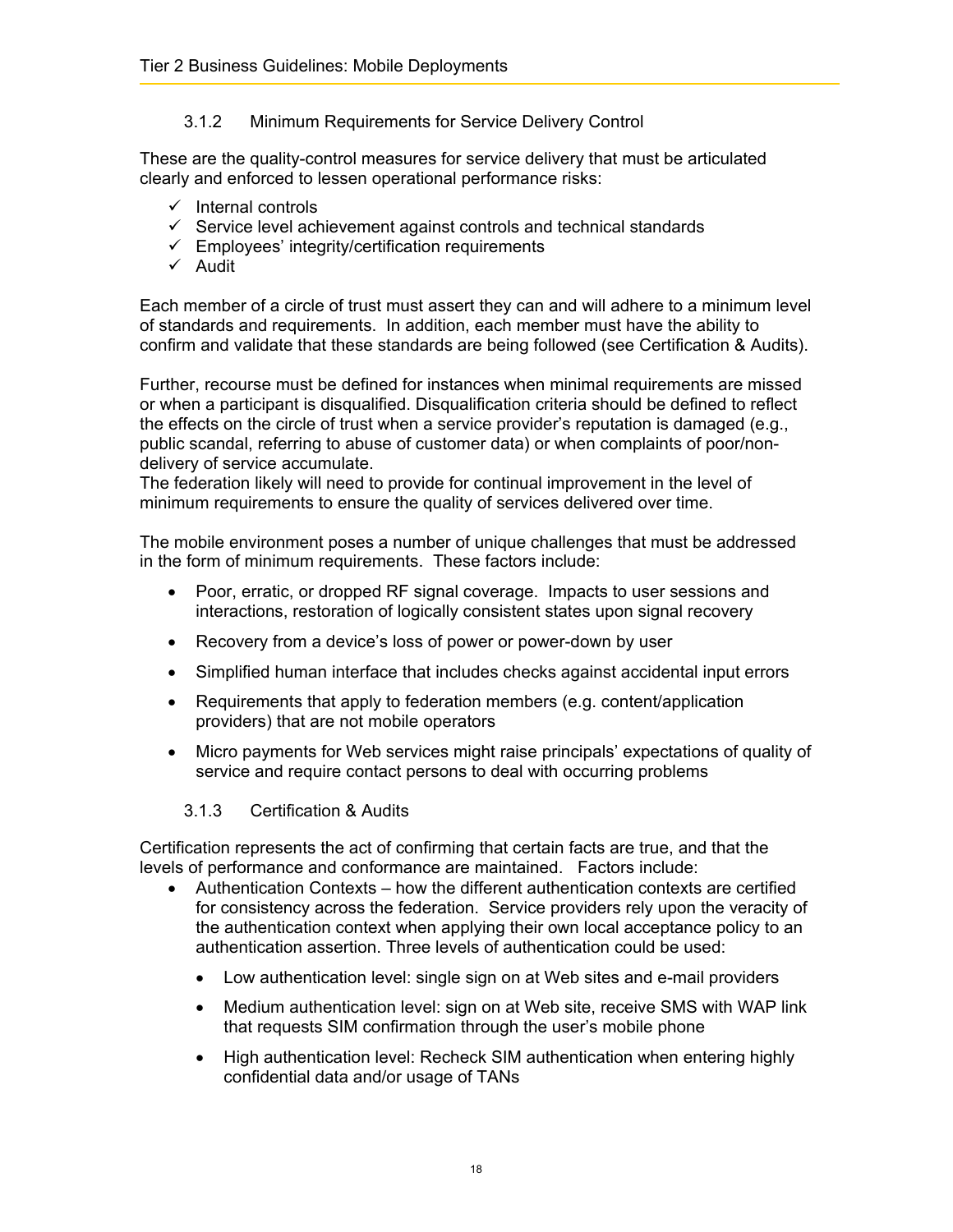Service Providers joining a circle of trust can choose which authentication level they wish to require from a principal entering their service. Principals should be able to choose a certain minimum level for all their transactions as well.

- Liberty IOP Conformance conformance with Liberty standards for mobile devices and the terrestrial network-service elements to ensure interoperability with Liberty protocol standards.
- Identity Proofing certification of identity providers' processes to ensure compliance with minimal identity-proofing, and revocation, requirements
- Legal Conformance right of independent third parties to audit members' conformance to legal and business-process obligations
- Audit logs requirements to maintain transaction audit trails for troubleshooting and non-repudiation

Certifications and accreditations are measures used by circle-of-trust members to validate the effectiveness of their standards, and to ensure ongoing mutual confidence vis-à-vis managing risks and complying with regulatory requirements.

Certification could be achieved by self-assertion of facts by a party, notification of compliance by accepted third parties such as external auditors, statement of compliance from an accredited testing organization, or through examination by representatives of the federation. It is possible that various methods might apply, depending on the category of the standard, the maturity of the standard, and the critical nature of the requirement.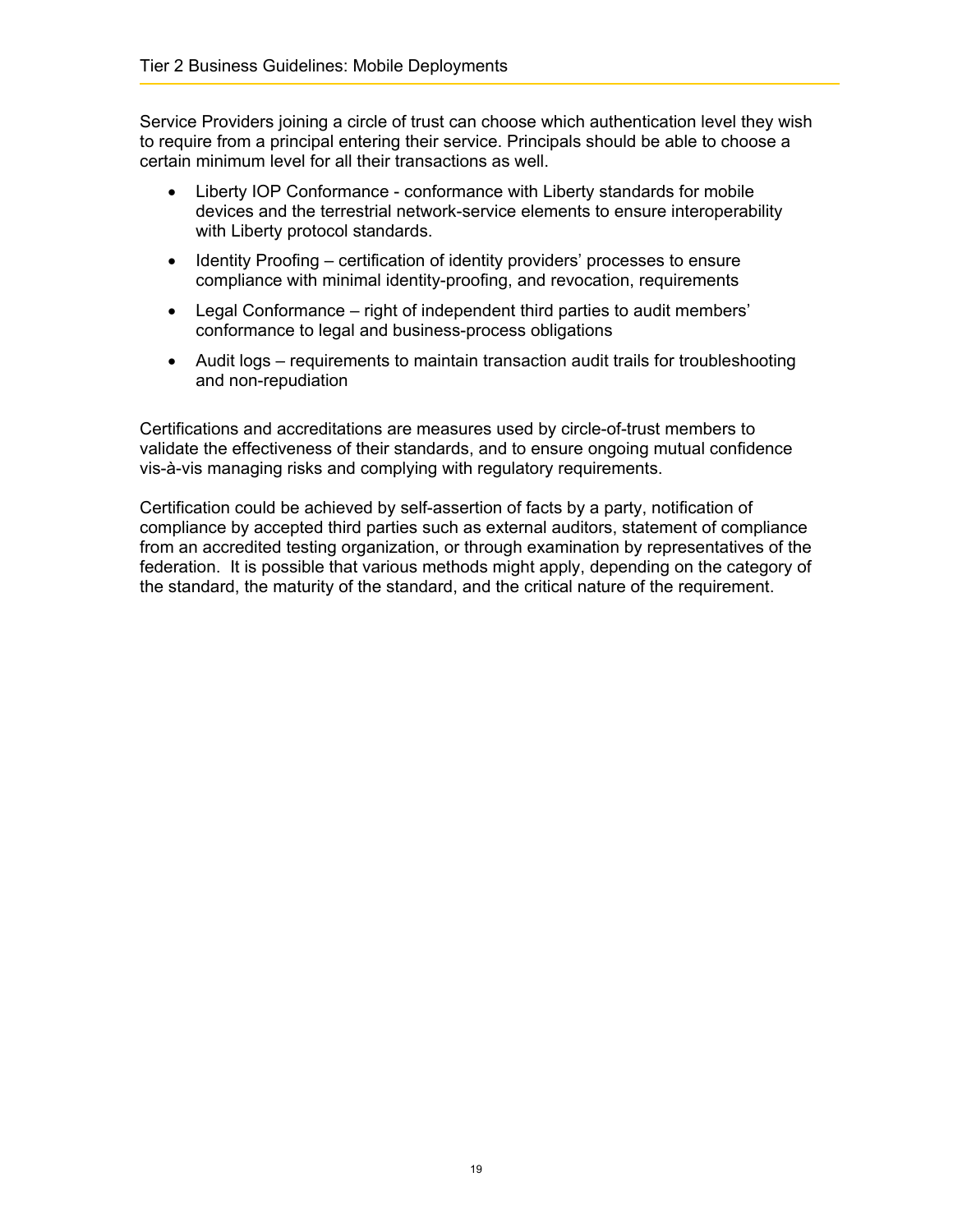#### **3.2 Risk Management**

<span id="page-19-0"></span>The challenges inherent in the mobile environment require a comprehensive riskmanagement strategy to minimize potential costs and legal exposures.

Risk-management mechanisms should include considerations such as:

- The local/regional/national law and applicable international trade (EU/US/Country-Specific, etc.) law. A mobile identity infrastructure (e.g., data protection, usage of mobile signatures) is expected to interoperate even with different legal requirements between individual jurisdictions.
- Competition regulations (in terms of circles of trust issues of limiting the inclusion of additional parties by boycott, etc.) *Note: Circles of Trust neither enhance nor take care of legal/competition problems!*
- The code of conduct/practice within the mobile industry, possibly using existing roaming agreements and business contracts.
- A process to deal with actual or attempted fraud or identity theft, including responsibilities of each party
- Process for identity revocation, revocation of issued assertions, and notifications of affected parties
- Obligation of consumers to notify about device theft in a timely manner, and disclosure rules for consumer liabilities, if any.
- Process and standards for financial liabilities or chargebacks associated with revoked credentials

All entities face risk for potential exposure to financial injury or loss. Within the context of a federated identity, risk can manifest itself as actual losses due to fraudulent use of an identity, loss or exposure of identities or attribute information, and loss of business integrity from insecure processes and data. Both the identity user and the service provider are subject to financial loss and the loss of personal or business reputation (such as in the case of identity theft and fraud), but all parties in the identity network are exposed to the risks from insecure processes and data. Federations can manage risk through disseminating knowledge of best practices, revocation procedures, and fraudprotection measures.

#### 3.2.1 Mobile Authentication Context Classes

Liberty does not prescribe a single technology, protocol, or policy for authentication between the principal and identity service. Consequently, if a service provider is to place sufficient confidence in the authentication assertions it receives from an identity provider, it is necessary for the service provider to know which technologies, protocols, and processes were used in the authentication.

This additional information is provided in the Authentication Context. The benefit of this "container" approach is that additional authentication mechanisms can easily be added.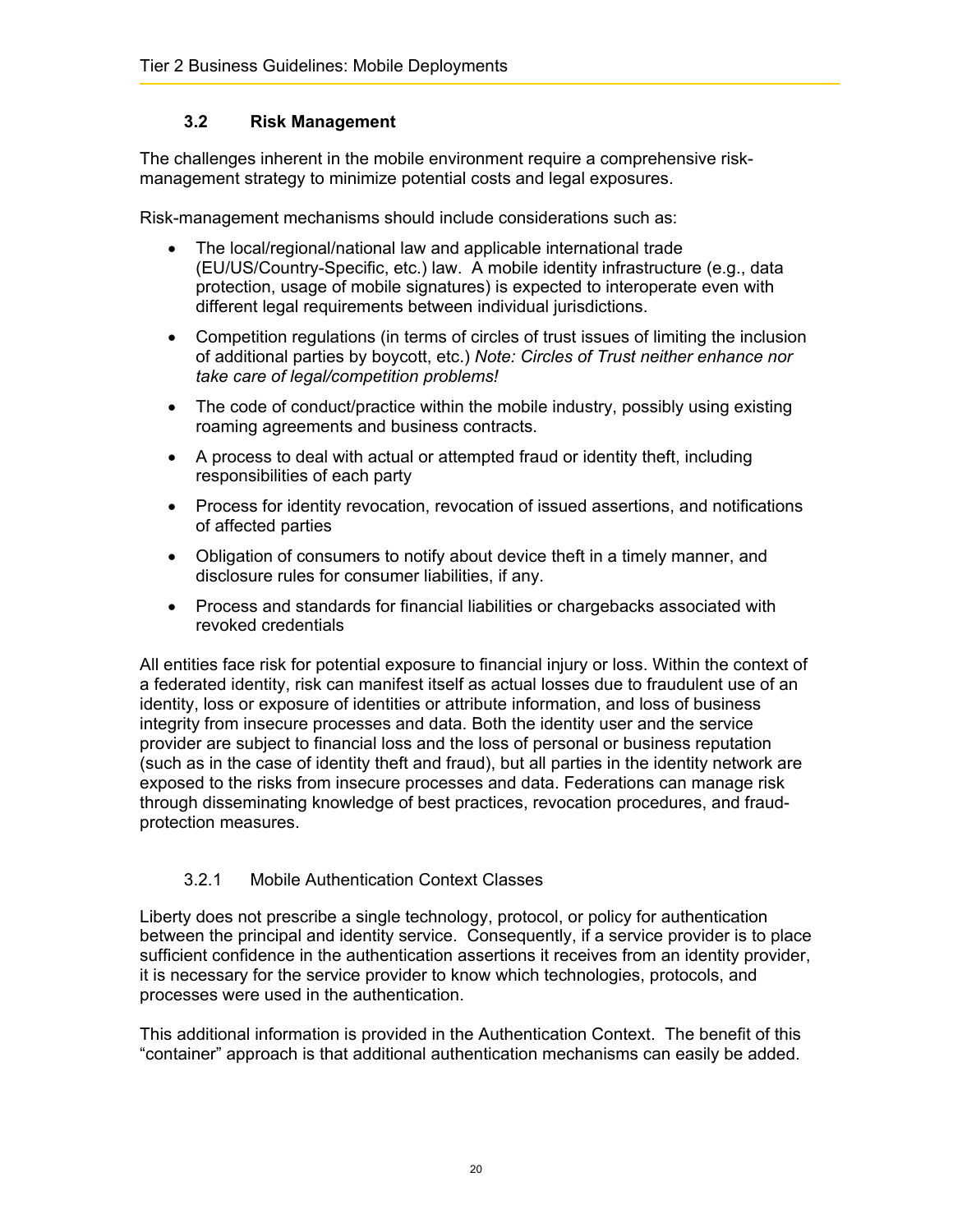<span id="page-20-0"></span>The Mobile Authentication Context Classes need to align with historical 'authentication context classes,' so as those used in bankcard payment. For example, authentication of bankcard payments places a large distinction on the number of authentication factors used. In particular 'card present' payments with a principal's signature or PIN typically have a lower associated risk.

- **MobileTwoFactorContract**  Reflects mobile contract customer registration procedures and a two-factor based authentication. For example, a digital signing device with tamper resistant memory for key storage, such as a GSM SIM, that requires explicit proof of user identity and intent, such as a PIN or biometric
- **MobileOneFactorContract** Reflects mobile contract customer registration procedures and a single factor authentication. For example, a digital signing device with tamper resistant memory for key storage, such as the mobile MSISDN, but *no* required PIN or biometric. Note that MobileOneFactorContract refers to 'something-you-have'… leaving the definition of 'something-you-know' to the password authentication context classes that already exist elsewhere
- **MobileTwoFactorUnregistered** Reflects no mobile customer registration procedures and a two-factor based authentication, such as secure device and PIN. This context class is useful when a service other than the mobile operator wants to 'link' their customer ID to a mobile supplied two-factor authentication service by capturing mobile phone data at enrollment.
- **MobileOneFactorUnregistered** Reflects no mobile customer registration procedures and an authentication of the mobile device. Again, this context authenticates the device, not a password, and is useful when services other than the mobile operator want to add a secure device authentication to their authentication process.

#### 3.2.2 Disseminating Knowledge of Best Practices

Insight and experience when creating technical standards, entry criteria, and processes and rules, are inherent in the design and deployment of federation. However, risks will continue to emerge as technologies and experience in the marketplace evolve. The most effective way to stay up-to-date on these risks, design deterrents, and upgrade requirements and specifications involves deploying the best practices of the industry as the technology evolves. Best practices will be critical in the area of: sources of attacks, methods of attacks, sources of detection and safeguards.

### 3.2.3 Revocation Procedures

Revocation is the process of suspending the access rights of a principal, and also serves as a powerful potential tool to lessen risk. This could reflect a mutual agreement between the principal and one or more members of the circle of trust; or it could be the result of a breach or a dispute between the parties.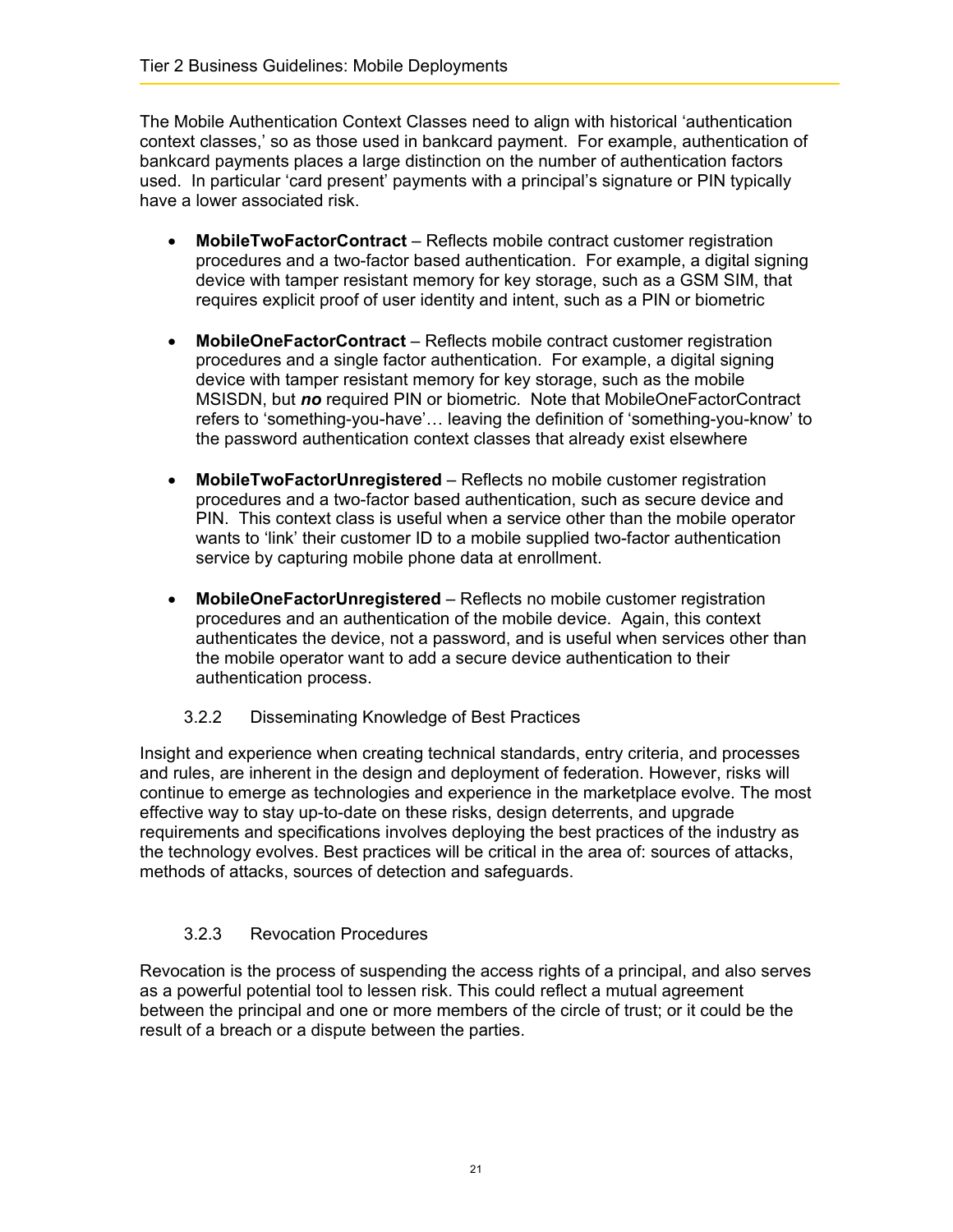<span id="page-21-0"></span>The following set of federated procedures can be defined and integrated into the operational delivery environment:

- Credential revocation
- Identity suspension
- Confidence lowering of a type of interaction (e.g. risk scoring)
- Affected party notifications
- Transaction revocation, cancellation, or reversal
- Fees and costs for these procedures, if any.

#### 3.2.4 Fraud Protection Measures

The mobile device can be exposed to fraud once initial SIM authentication has been made, and the mobile is still switched on (through the PIN code). Since it cannot be guaranteed that the user is the correct one, a Liberty-enabled service must fulfill some basic security requirements, such as forcing user re-authentication (e.g., entering a password) after a certain amount of time has expired (e.g., 30 minutes), or each time after power has been cycled off and on. For certain classes of users, single sign on may be disabled, requiring per-transaction authentication. Or, re-authentication timers may be set based on user experience (longer times for those with a good usage record, shorter for those with less experience).

In the identity space, one area to consider in particular is the fraudulent use of an identity following its theft. This can entail creating and using invalid identities, repudiating a legitimate transaction by a user, or using a network's capabilities by a service provider without legitimate users behind its transactions. Each of these forms of fraud requires specific protections and constant vigilance, actions and alerts. This implies the need for active management and oversight of operations, procedures, data, and pooled information.

To address identity theft, companies issuing identities should consider delivering a clear statement to their end users. Attribute providers and service providers should do the same for the attributes they manage or use. The goal is to inform the end user of the scope and responsibilities of the different entities:

- Security Policy for Identity Management Providers (IdP)
- Security Policy for Attribute Management Providers
- Security Policy for Service Providers (attribute confidentiality).

Any identity federation will find that it must battle abuse of the system constantly through its use of pooled data, and that it will need to respond continually to nascent approaches of fraud and threats through new methods of detection and intervention.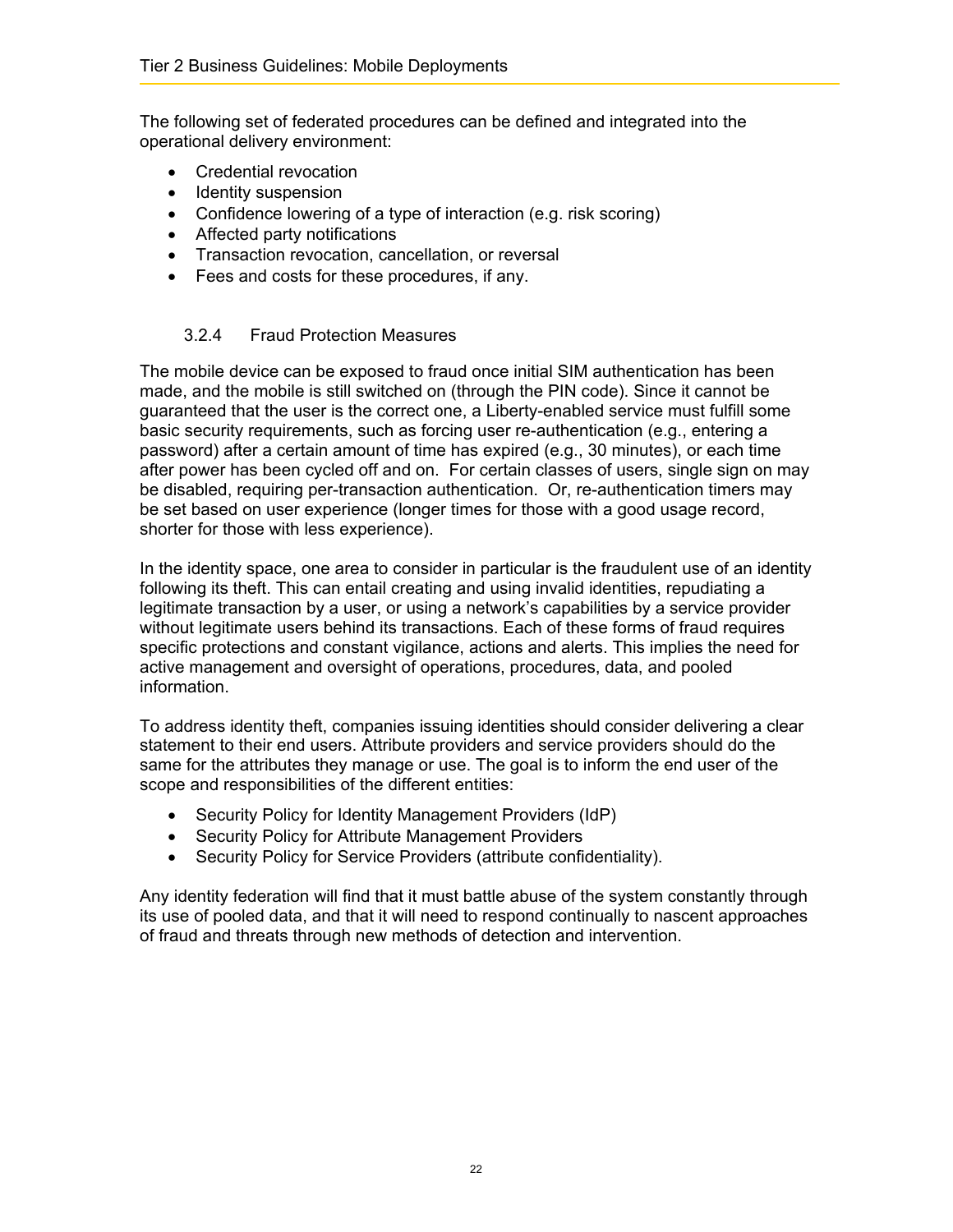#### **3.3 Liability**

<span id="page-22-0"></span>Liability results from failures to satisfy obligations and requirements established in the legal structure (contracts) of the federation. The risk-management measures (described above) attempt to reduce the practical liability exposure in various scenarios. Liability is a function of the legal structure, business standards, and risk-management measures. Liability can be limited by mutual agreement in the contracts, as well as originating from the failure to meet contractual obligations.

#### 3.3.1 Defined Liability

It is important to identify and define areas of potential liability, addressing each within an appropriate context (contracts, business standards, risk management, etc.). Liability areas to consider include

- Service Level Problems (i.e., the identity federation not working successfully) o One result: A user can not be authenticated
- Identity misrepresentation by another individual
	- o By theft of device, username/password, etc.
	- $\circ$  By failure to identity the principal adequately before issuing credentials
	- o By failure to revoke fraudulent or compromised credentials on a timely basis
	- $\circ$  By failure to detect fraudulent use through appropriate fraud management practices
- Illegal or illicit activities over the network (e.g., terrorist activities)
- Ramifications of breakdown in specific services
	- o Failure of person-to-person money transfer can trigger domino effect of failed payments

Predetermined dispute resolution needs to be in place to address these and other issues:

- Assessing which federation member will bear costs associated with an identity network failure
- Source and amount of liability in case of fraudulent commercial activities
- Physical damages
- Failure to meet service-level assurances to relying parties

Failure to mitigate risk or to execute obligations defined in an agreed-to process or specification can generate liability. This can take the form of money damages or requirements to repair damages to another party in the event a) of an accident where the right of a principal (individual consumer or a company) was compromised; b) where laws or standards have been violated. In networked environments, potential liabilities exist for all parties, including providers, agents, and the network, based on agreements and expectations related to rules and performance.

Contractually identifying who bears what losses, and in what circumstances (minimum standards not being met, processes being omitted or shortcut, etc.), can help limit unnecessary frustration and expenses. Over time, the Web services and identity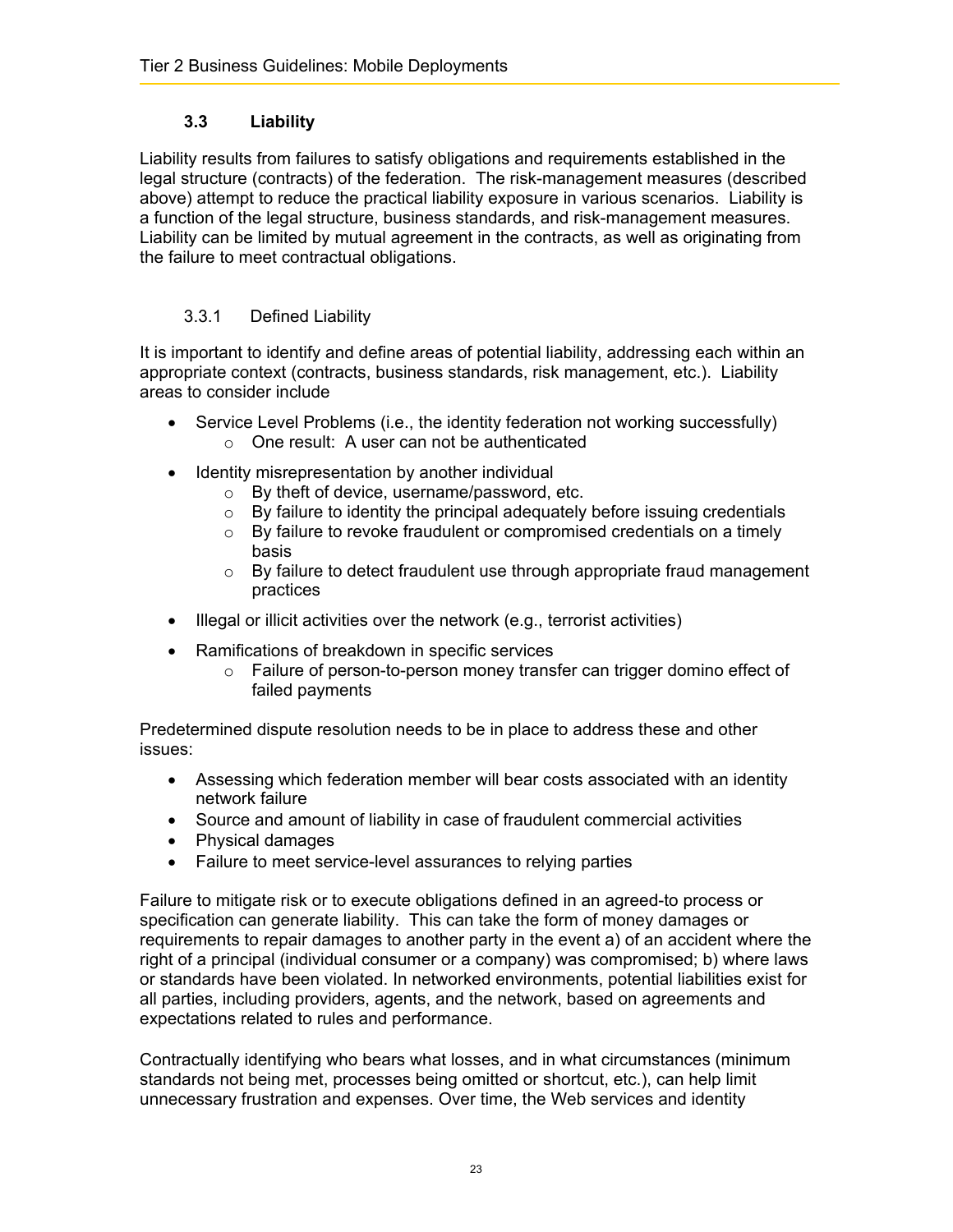<span id="page-23-0"></span>federation industry likely will evolve customary practices for assessing and determining the allocation of liability between parties in a business relationship. In the absence of allocation of risk by private contract, recourse will be made to other less-preferable methods of dispute resolution.

#### 3.3.2 Dispute Resolution

Identifying agreed-upon processes for resolving disputes can help minimize or eliminate the need for parties to resort to traditional and, often time-consuming and costly, means of resolving conflicts.

For example, if a customer of an online brokerage firm can't perform a critical trade because of a problem related to shared authentication, who is at fault? Who is financially liable? What is the individual recourse? What are the efficient and timely procedures for resolving the incident?

Traditional means of dispute resolution include mediation, arbitration, or recourse to appropriate legal or regulatory authorities. The means of resolving disputes should be specified in contracts.

Dispute Resolution methods tend to be human-resource intensive and may not be appropriate for the high-volume and automated environment of Web services. Parties should consider the extent to which mediation or arbitration options can be adapted for the online environment.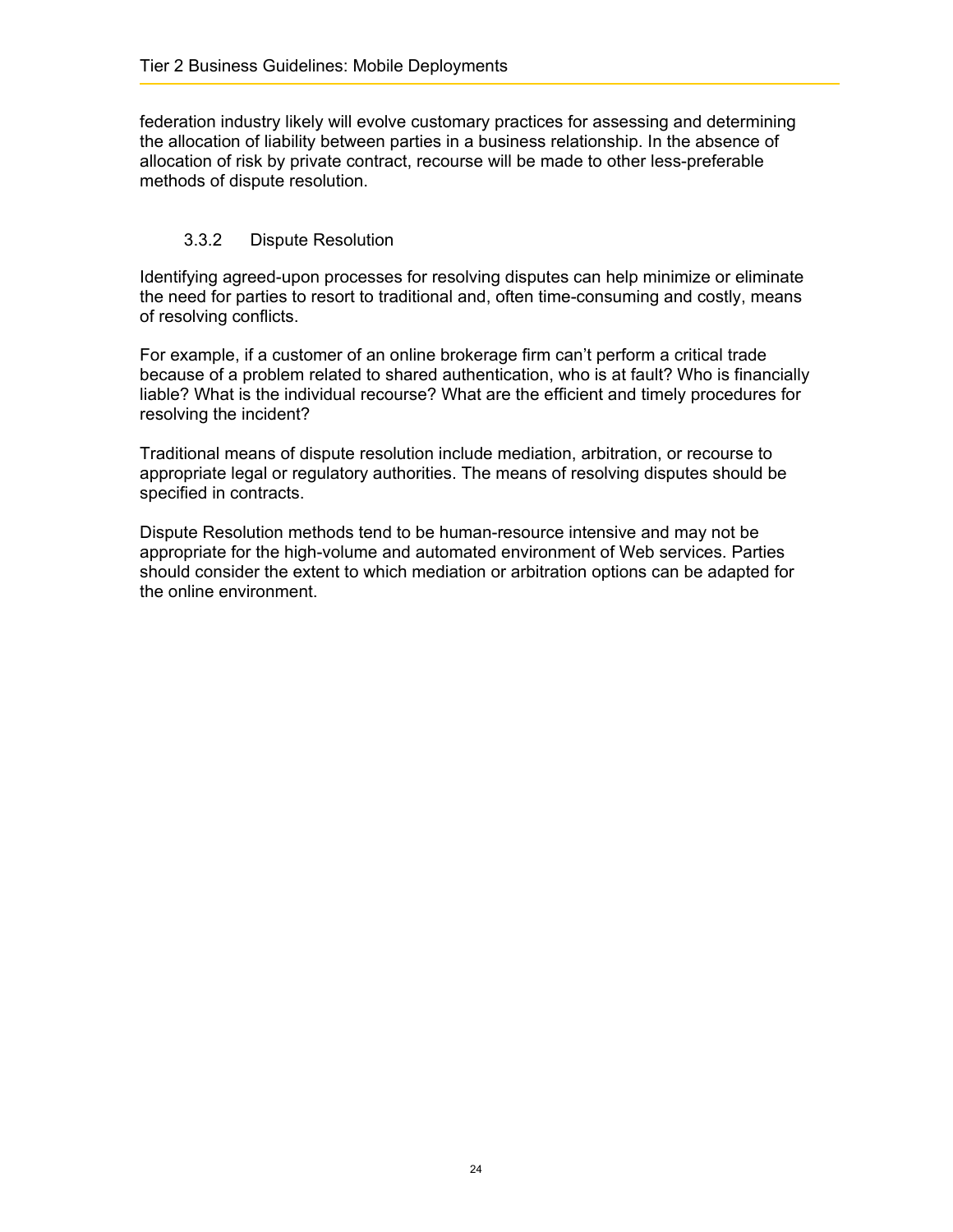#### **3.4 Compliance**

<span id="page-24-0"></span>Compliance with legal, business, technical, and operational requirements and standards are essential to achieving a practical level of mutual confidence to enable an identity federation to serve the needs of a major industry. Beyond the specific identity-related (e.g., Liberty standards) compliance issues, a host of other mutually interdependent compliance requirements exist that must be identified and ensured.

#### 3.4.1 General Compliance

Compliance aligns agreed standards, policies and procedures. These standards, policies and procedures may be governed by contract – be they unilateral, bi-lateral or multilateral.

The principal drivers to follow to comply with the current market include:

- Existing mobile infrastructure requirements (GSM/CDMA/WiFi)
	- o GSM was first introduced in 1991 and, by 1998, GSM service was available in more than 100 countries and has become the de facto standard in Europe and Asia.
	- o Short for Code-Division Multiple Access, a digital cellular technology that uses spread-spectrum techniques. Unlike competing systems, such as GSM, that use TDMA, CDMA does not assign a specific frequency to each user. Instead, every channel uses the full available spectrum.
	- $\circ$  Short for wireless fidelity and is meant for use generically when referring to any type of 802.11 network, whether 802.11b, 802.11a, dual-band, etc.
	- $\circ$  The t2r group already has prepared additional definition of Mobile Authentication Context Classes to be used as part of the Liberty framework. Other t2r material is being used to define the Intelligent Client portion of Liberty and the Business Guidelines for the Mobile market**.**
- Infrastructure deployment in progress, especially in the financial vertical: visa 3D secure is a clear driver for the market Liberty Alliance is tackling. It supports the financial industry's online-payment improvement program
	- $\circ$  Continuing its leadership role in Internet payments, Visa has begun the global rollout of the Authenticated Payment Program. The Program, based on commercial incentives, will improve vastly the payment service for e-merchants, consumers and Visa Members by enhancing convenience, acceptance and security. Consumers will know they can shop safely and conveniently while preventing fraud on their card, and merchants will know they are dealing with a legitimate cardholder anywhere in the world. The newest authentication technology, 3-D Secure™, forms the basis for global interoperability of Authenticated Payments.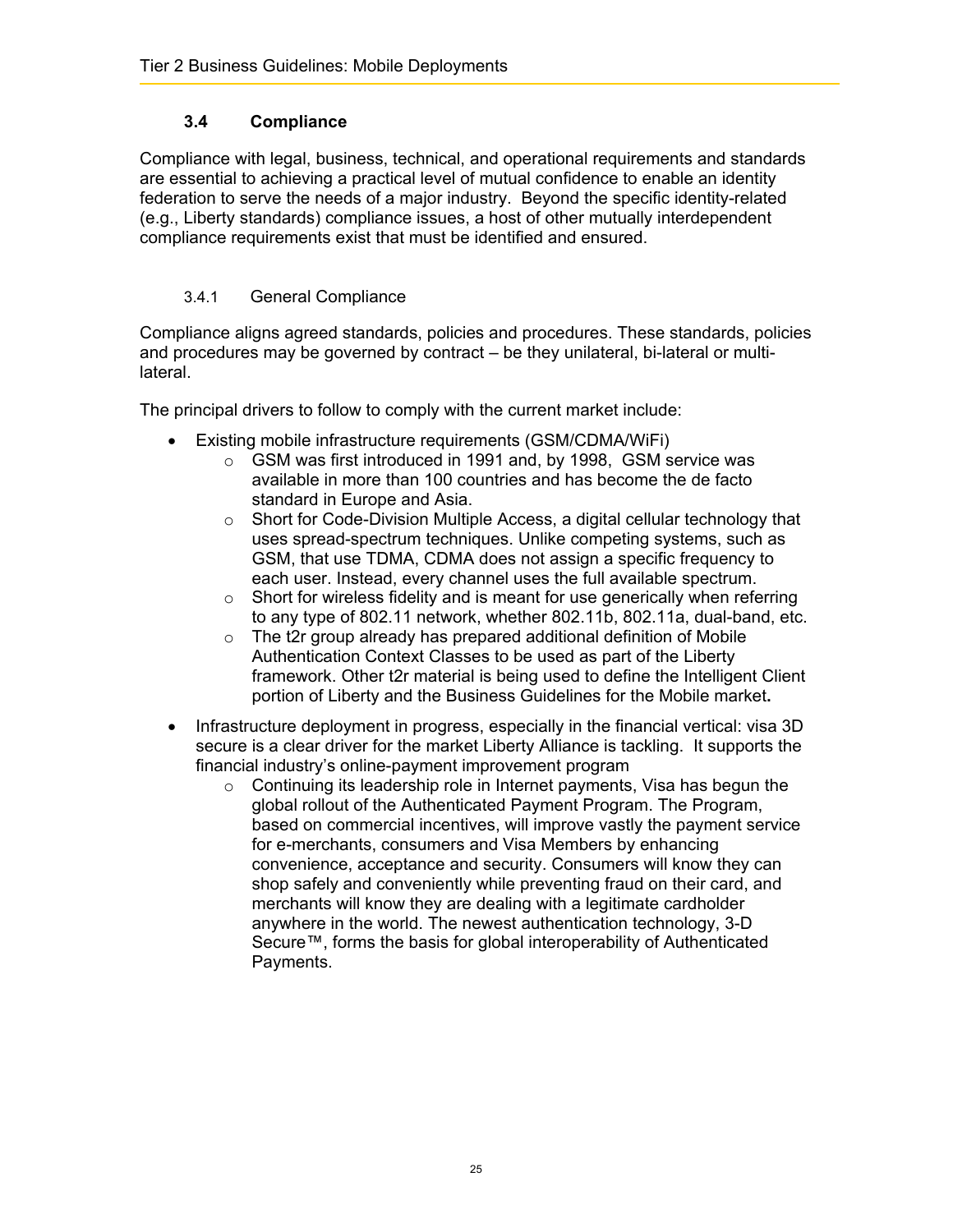- <span id="page-25-0"></span>• Other applicable standard organizations: ETSI, OMA, ECBS, MPSA, among others
	- o ETSI plays a major role in developing a wide range of standards and other technical documentation as Europe's contribution to worldwide standardization in telecommunications, broadcasting and information technology. ETSI's prime objective embraces the support of global harmonization by providing a forum in which the key players can contribute actively. The European Commission and the EFTA secretariat officially recognize ETSI. The discussion of regulations and laws includes a description of signature methods. Some Liberty Alliance members also lead the effort for standardizing mobile signatures, formally ETSI STF-221
	- $\circ$  The Open Mobile Alliance aims to grow the market for the entire mobile industry by enabling subscribers to use interoperable mobile services across markets, operators and mobile terminals. This is achieved by defining an open standards-based framework to permit applications and services to be built, deployed and managed efficiently and reliably in a multi-vendor environment.
	- o The Mobile Payment Forum is a global, cross-industry organization launched in November 2001 to create a framework for the deployment of simple, secure and interoperable m-payments. The Forum provides an open, flexible and trusted environment in which member organizations can clarify the opportunities and address the complex challenges facing the industry.
	- $\circ$  In addition to this ETSI standards organization, Liberty Alliance interacted with Paycircle (a wallet initiative) and Mobile Payment Services Association (MPSA).

#### 3.4.2 Privacy Issues

Most consumers are extremely reluctant to give out such information as a credit card number and expiration date for fear that it will be intercepted by a third party and fraudulently used or, will be otherwise susceptible to misuse while in the possession of a retailer. Others prefer not to use credit cards, wishing to preserve their privacy and anonymity online.

The European Union has the most advanced regulatory framework for data protection. Two European Directives relate directly to the t<sup>2</sup>r infrastructure:

- Directive 95/46/EC of the European Parliament and the Council of 24th October 1995 on the Protection of Personal Data 95/46/EG adopted 24th October 1995
- Directive 2002/58/EC of the European Parliament and of the Council was adopted on July  $12<sup>th</sup>$ , 2002, concerning the processing of personal data and the protection of privacy in the electronic communications sector (named EU data protection Directive for electronic communications). This Directive was to be transposed in member state legislations by 31 October 2003 and since this date it has replaced Directive 97/66/EC.

It would take too long to detail the directives' implementation, however here are summarized analyses of these texts.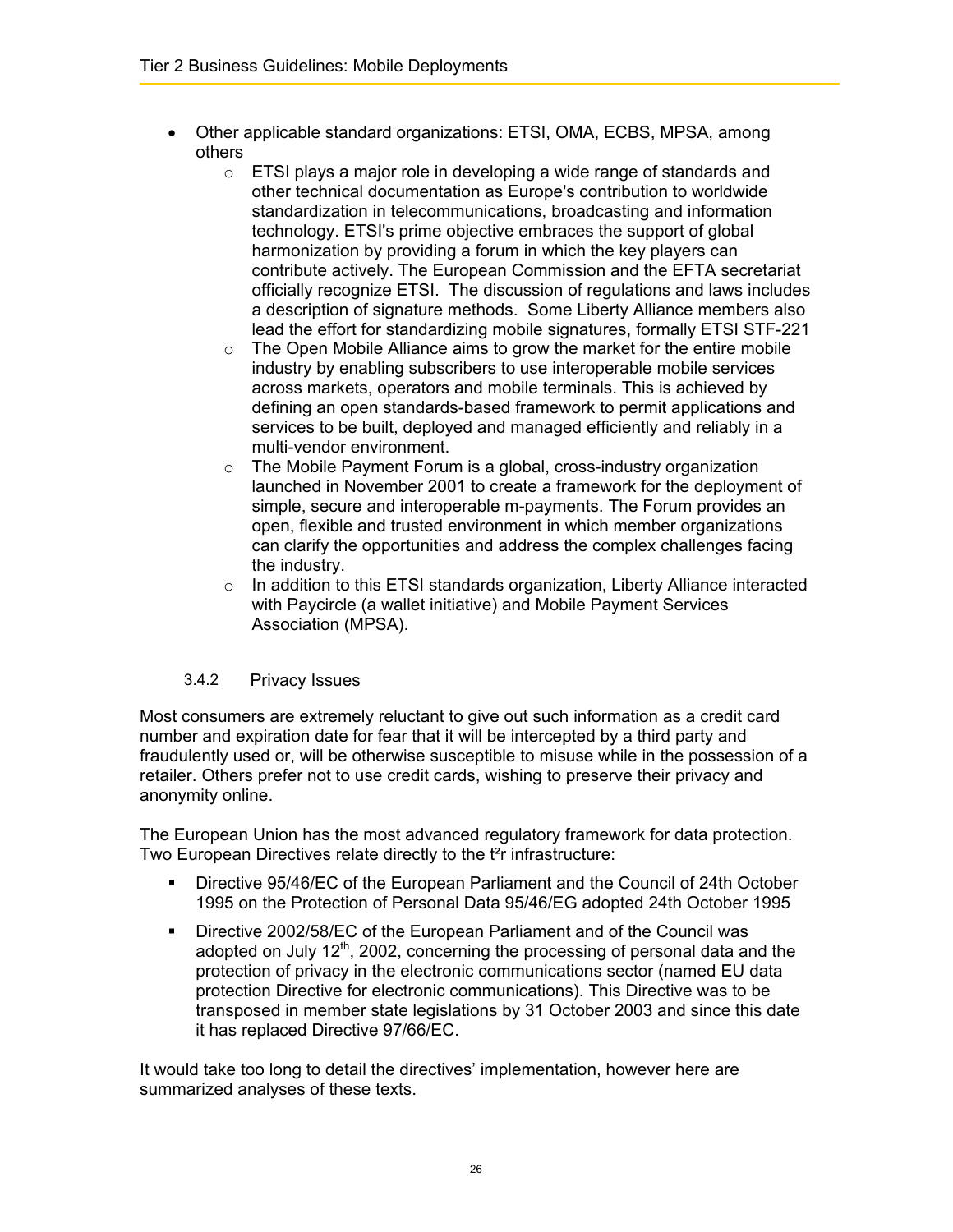Directive 95/46/EC of the European Parliament and the Council of 24<sup>th</sup> October **1995 on the Protection of Personal Data 95/46/EG adopted 24th October 1995**  The relevant general legislation across the European Union is the European Directive on the Protection of Personal Data 95/46/EG adopted Oct. 24, 1995 entered into effect on Oct. 25,1998. The Directive sets out, inter alia, basic principles and rules for collating and keeping computerized personal data about individuals, placing clear obligations upon those who wish to do so in respect of how that data may be gathered, for what purposes it may be used (i.e. those for which it was collected) and confidential and secure processing.

To remove the obstacles to the free movement of data while guaranteeing the protection of the right to privacy, the European Directive 95/46/EC aims to harmonize the national provisions in this field. The right to privacy of citizens, therefore, has equivalent protection across the Union. The Member States of the EU are required to put their national legislation in line with the provisions of the directive by Oct. 24, 1998. Most member countries have fulfilled these requirements.

'Personal data' are data relating to any identified or identifiable individual (the 'data subject'). Individuals are identifiable not only by their name but also by their pictures, their telephone number and by some special identification number, etc. Data subjects are granted a number of important rights and may appeal to independent national authorities if they consider their rights are being disrespected. These rights include: information from subsequent data users about where the data originated (where such information is available), the identity of the organization processing data about them and the purposes of such processing; a right of access to personal data relating to him/her; a right to rectification of personal data shown to be inaccurate and the right to opt out of allowing their data to be used in certain circumstances (for example, for direct marketing purposes, without providing any specific reason).

In the case of sensitive data, such as an individual's ethnic or racial origin, political or religious beliefs, trade-union membership or data concerning health or sexual life, the Directive establishes that such data can only be processed with the explicit consent of the individual, subject to a number of exemptions for specific cases, such as consent of the data subject or where an important public interest exists (e.g., for medical or scientific research) where alternative safeguards have to be established. In the specific case of personal data used exclusively for journalistic, artistic or literary purposes, the Directive requires Member States to ensure appropriate exemptions and derogations exist which strike a balance between guaranteeing freedom of expression while protecting the individual's right to privacy.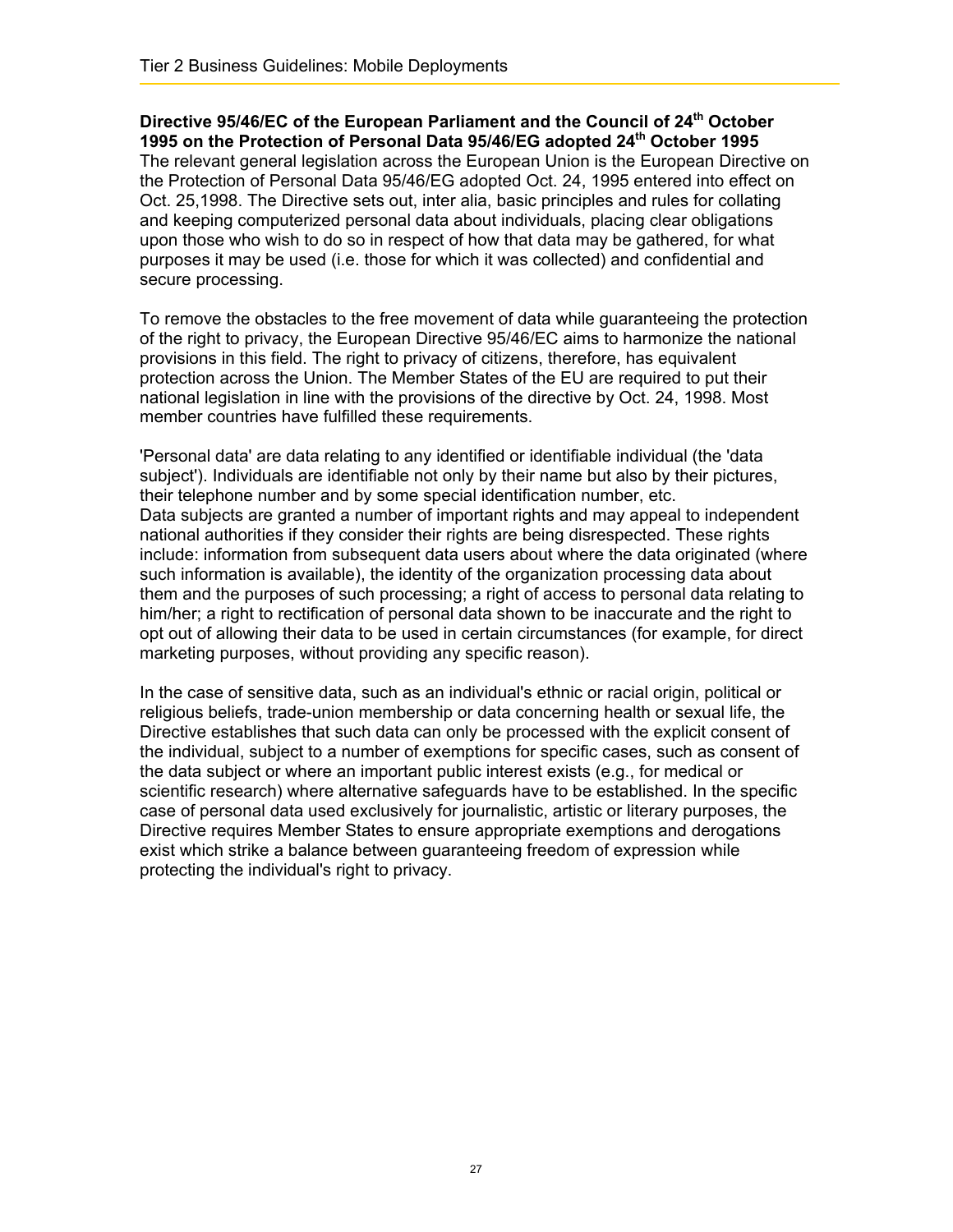Data controllers are required to observe several principles. These principles not only aim at protecting the data subjects but also are a statement of good business practices that contribute to reliable and efficient data processing.

- Data should be processed fairly and lawfully.
- They should be collected for specified purposes and used accordingly. The purpose of the processing should be explicit and should be legitimate.
- Data should be adequately relevant and not excessive in relation to the purpose for which they are processed.
- Data should be accurate and, where necessary, kept up to date. Data controllers are required to take any reasonable step to ensure the rectification or erasure of inaccurate data.
- Data should be kept in a form that permits identification of individuals for no longer than it is necessary.
- Personal data can be processed (i.e., collected and further used) if:
- The data subject has given his or her consent clearly (i.e., if he or she has agreed freely and specifically after being adequately informed), or
- Data processing is necessary for the performance of a contract or to enter into a contract requested by the data subject (e.g., processing data for billing purposes or processing data relating to a job applicant or for a loan), or
- **Processing is required by law, or**
- Processing of data is necessary to protect a vital interest of the data subject, or
- Processing is necessary to perform tasks in the public interest or by official authorities (such as the government, the tax authorities, the police, etc.) to show that they have accomplished their tasks.

Finally, data can be processed whenever the controller or a third party has a legitimate interest and this interest is not overridden by the interest of protecting the fundamental rights of the data subject, particularly the right to privacy. This provision basically establishes the need to strike a reasonable balance in practice between the business interest of the data controllers and the need for privacy of data subjects. This balance has to be struck in the first place by the data controllers under the control of the data protection authorities although, ultimately, the courts must decide.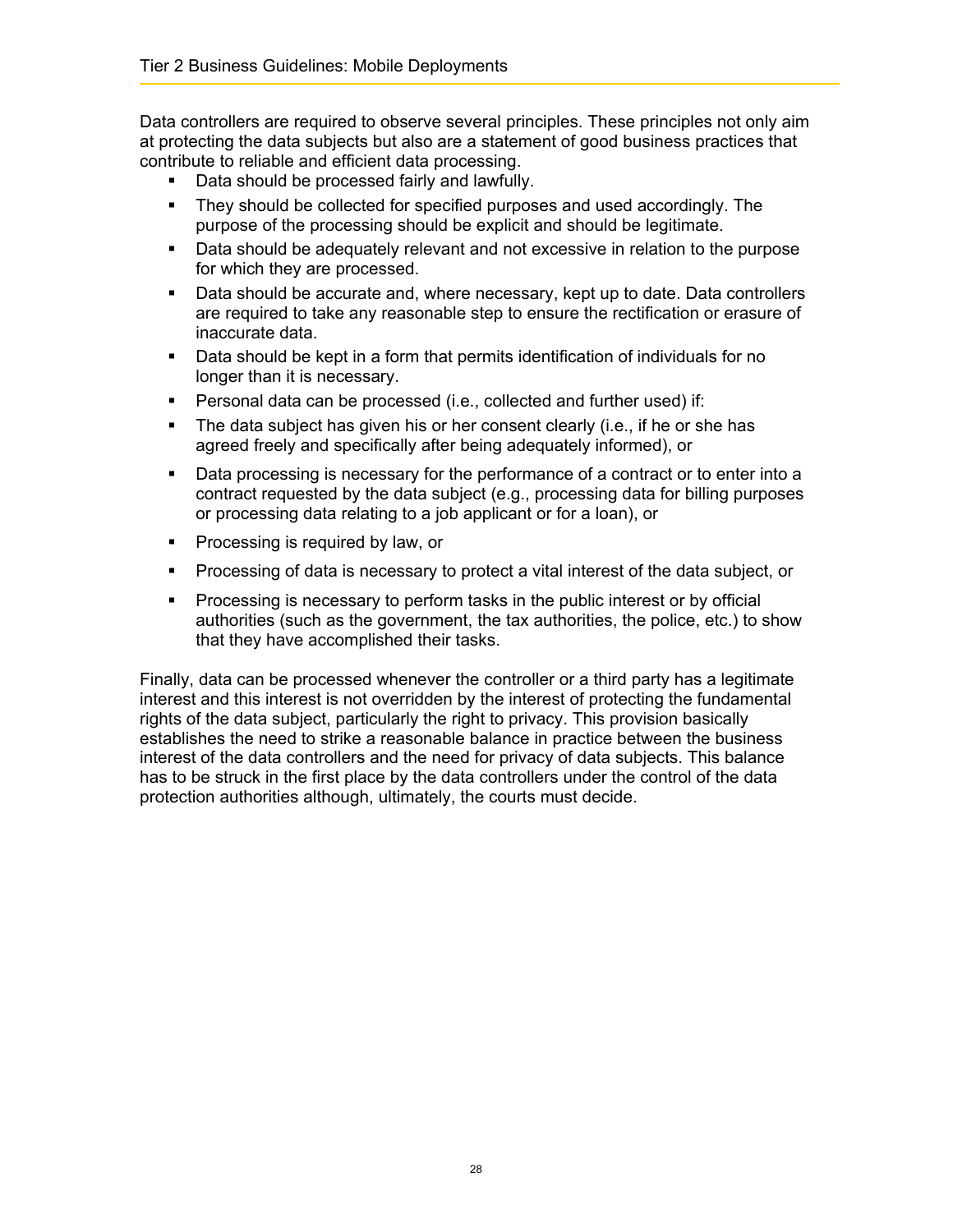#### **Directive 2002/58/EC of the European Parliament and of the Council of 12 July 2002 concerning the processing of personal data and the protection of privacy in the electronic communications sector**

Directive 2002/58/EC complements Directive 95/46/EC for the electronic communications sector. It includes inter alia specific provisions regarding the confidentiality of communications, the handling of traffic and location data and the requirements and restrictions applying to the use of cookies as well as to unsolicited electronic communications, among which those transmitted by automated calling machines, fax and electronic mail. The Directive defines "electronic mail" as "any text, voice, sound or image message sent over a public communications network which can be stored in the network or in the recipient's terminal equipment until it is collected by the recipient," so it relevant for any unsolicited transmission by SMS and MMS.

Member States had to bring into force the laws, regulations and administrative provisions necessary for them to comply with this Directive not later than Oct. 31, 2003. Most European member countries have employed the Directive.

The provisions of the Directive are aimed to protect, by supplementing the general data protection Directive 95/46/EC, the fundamental rights of natural persons and particularly their right to privacy, as well as the legitimate interests of legal person in the area of electronic communications and mobile networks by introducing specific legal, regulatory, and technical provisions, in particular with regard to the increasing risk connected with automated storage and processing of data relating to subscribers and users.

The Directive considers the new advanced digital technologies introduced in public electronic communications networks, which gave rise to specific requirements concerning the protection of personal data and privacy of the user. More specifically, the Directive considers the development of the information society, characterized by the introduction of new electronic communications services and the cross-border development of these services, such as video-on-demand and interactive television. The success of these services, from the Directive's point of view, depends partly on the confidence of the users that their privacy will not be at risk.